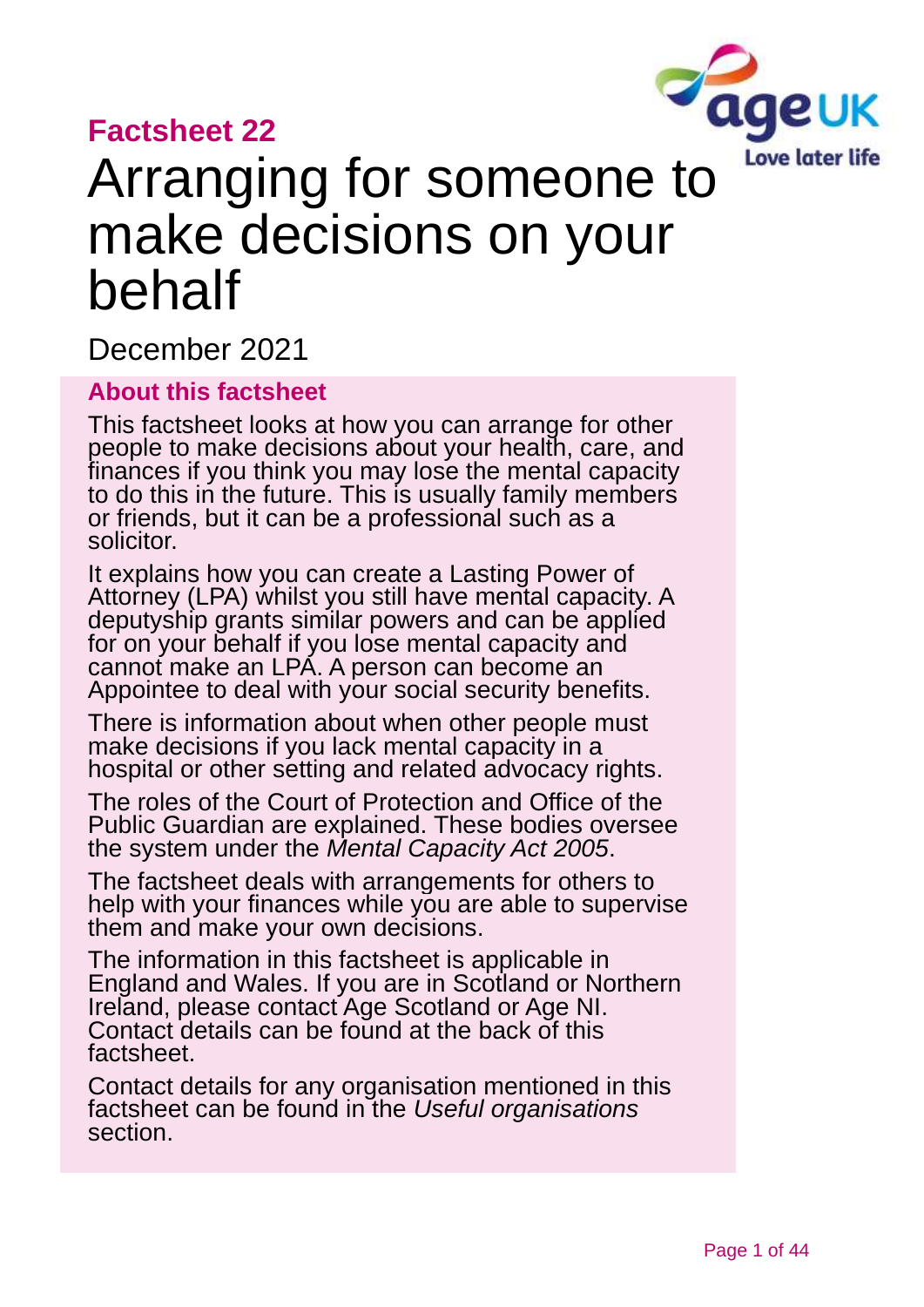# **Contents**

| <b>1 Recent developments</b>                                  | 4  |
|---------------------------------------------------------------|----|
| 2 Information sources                                         | 4  |
| 3 What is mental capacity?                                    | 4  |
| 3.1 Mental capacity principles                                | 5  |
| 3.2 Who decides whether I have mental capacity?               | 6  |
| 3.3 Protections and best interests                            | 6  |
| 3.4 Who decides in my best interests?                         | 8  |
| <b>4 Lasting Power of Attorney</b>                            | 8  |
| 4.1 Choosing attorneys                                        | 9  |
| 4.2 Joint attorneys                                           | 11 |
| 4.3 The certificate provider                                  | 11 |
| 4.4 How to set up an LPA                                      | 13 |
| 4.4.1 Do I have to use a solicitor?                           | 13 |
| 4.4.2 LPA application forms                                   | 13 |
| 4.4.3 Signing the LPA form                                    | 15 |
| 4.5 Registration of the LPA                                   | 16 |
| 4.6 Fees and the fee remission scheme                         | 17 |
| 4.7 The role and responsibilities of an attorney              | 18 |
| 4.8 Cancelling the power                                      | 22 |
| 4.9 Duration of an LPA                                        | 23 |
| <b>5 Existing Enduring Powers of Attorney</b>                 | 23 |
| <b>6 Deputies</b>                                             | 24 |
| 6.1 Security bonds for financial affairs deputies             | 26 |
| 6.2 Role and responsibilities of a Court-appointed<br>deputy  | 26 |
| 6.3 Applying to be appointed as a deputy                      | 26 |
| 6.4 Fees and fee remission for deputies                       | 27 |
| 6.5 Interim order while waiting for deputy to be<br>appointed | 28 |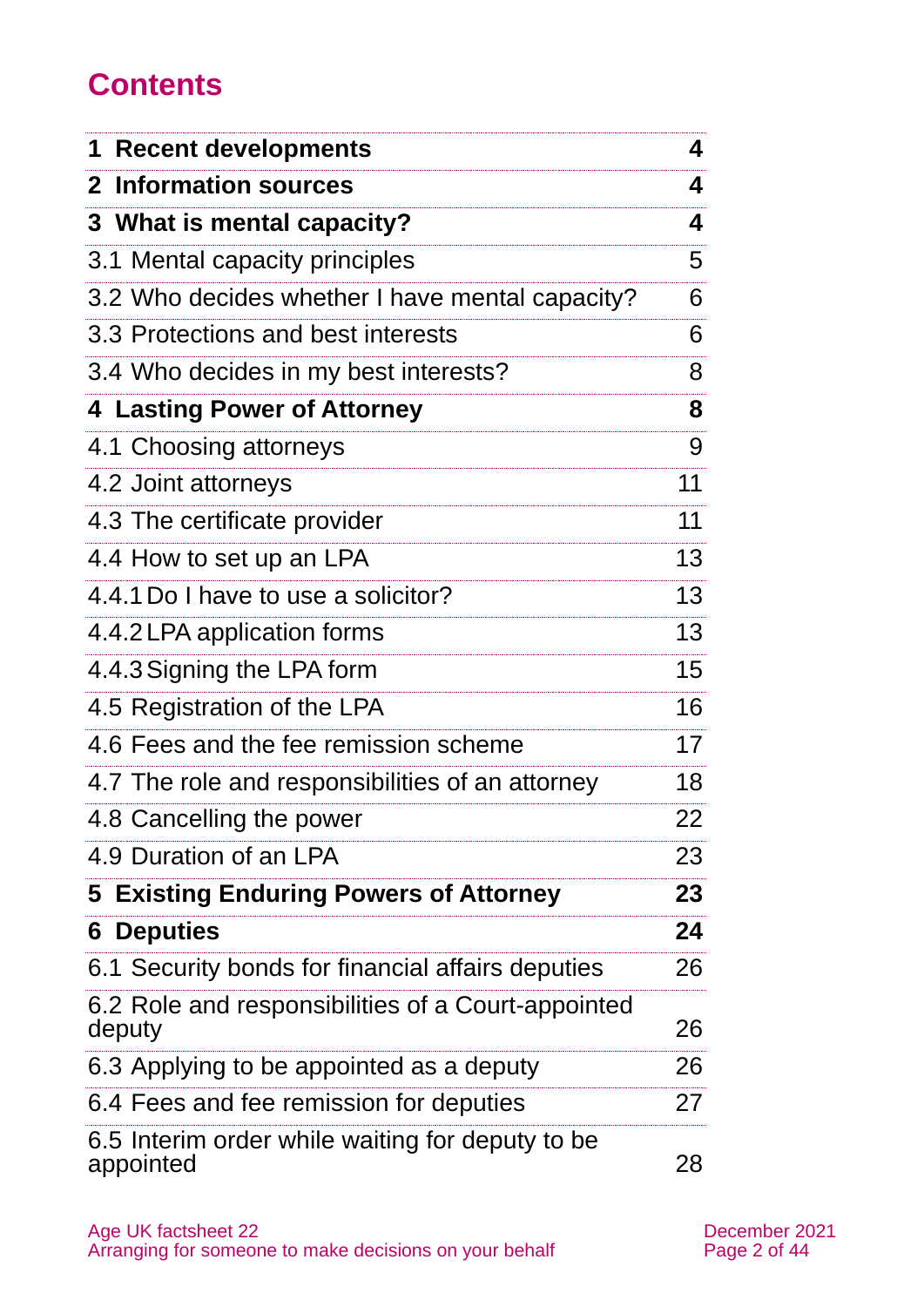| <b>7 Appointees for benefits</b>                            | 28 |
|-------------------------------------------------------------|----|
| 7.1 The role and responsibilities of an appointee           | 29 |
| <b>Independent Mental Capacity Advocates</b><br>8           | 30 |
| Arrangements while you have capacity<br>9                   | 31 |
| 9.1 Ordinary power of attorney                              | 31 |
| 9.2 Arrangements for access to your bank account            | 32 |
| 9.3 Access to a bank account if you lose mental<br>capacity | 34 |
| 9.4 Your attorney or deputy accessing your account          | 35 |
| 10 The Office of the Public Guardian (OPG)                  | 35 |
| 10.1 Search the OPG register                                | 36 |
| <b>11 The Court of Protection</b>                           | 36 |
| 11.1 The powers of the Court                                | 36 |
| 11.2 Applying to the Court                                  | 37 |
| 12 Monitoring of attorneys and deputies                     | 38 |
| 13 Concerns about an attorney, deputy or<br>appointee       | 38 |
| Useful organisations                                        | 40 |
| Age UK                                                      | 43 |
| Support our work                                            | 43 |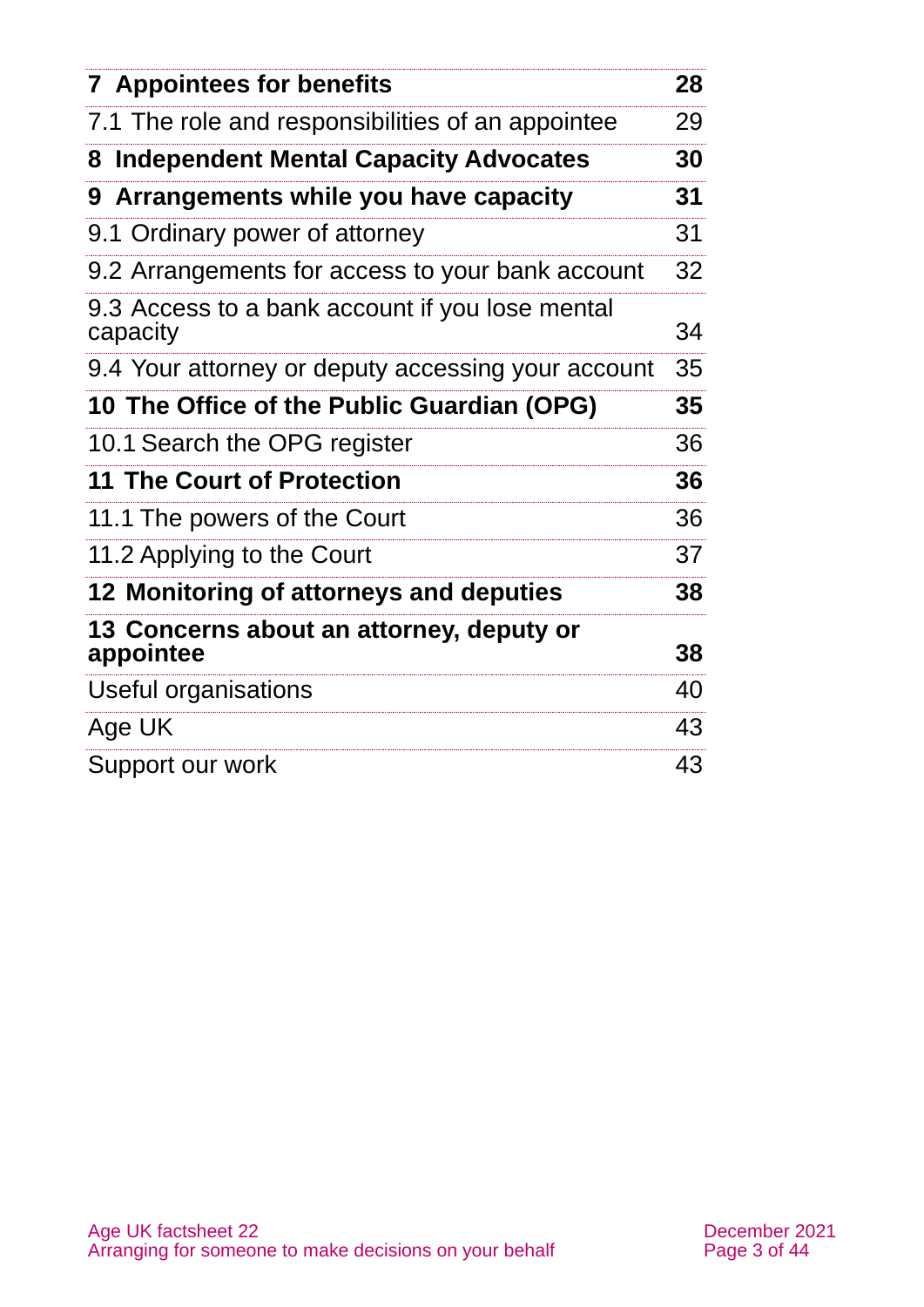# <span id="page-3-0"></span>**1 Recent developments**

⚫ In July 2020, the Office of the Public Guardian (OPG) introduced the digital service, *'Use a Lasting Power of Attorney'*. This allows organisations like banks and utility companies to check that a Lasting Power of Attorney (LPA) is valid when dealing with the attorney or donor.

The donor or attorney has access to a digital version of the LPA on an online account and is provided with a secure access code to present to relevant organisations. They use the code to confirm the LPA is valid.

The service is not available to LPAs registered with the OPG before 1 September 2019. For further information, see [www.gov.uk/use-lasting-power-of](http://www.gov.uk/use-lasting-power-of-attorney)[attorney](http://www.gov.uk/use-lasting-power-of-attorney)

For information about LPAs, see [section 4.](#page-7-0)

⚫ The OPG has published guidance about making a Lasting Power of Attorney during the Covid-19 pandemic, available at [www.gov.uk/guidance/making](http://www.gov.uk/guidance/making-and-registering-an-lpa-during-the-coronavirus-outbreak)[and-registering-an-lpa-during-the-coronavirus](http://www.gov.uk/guidance/making-and-registering-an-lpa-during-the-coronavirus-outbreak)[outbreak](http://www.gov.uk/guidance/making-and-registering-an-lpa-during-the-coronavirus-outbreak)

### <span id="page-3-1"></span>**2 Information sources**

This factsheet is based on the *[Mental Capacity Act](http://www.legislation.gov.uk/ukpga/2005/9/contents)  [2005](http://www.legislation.gov.uk/ukpga/2005/9/contents)* (*'the Act'*) and the *[Mental Capacity](http://www.gov.uk/government/publications/mental-capacity-act-code-of-practice) Act 2005 [Code of Practice](http://www.gov.uk/government/publications/mental-capacity-act-code-of-practice)* (*'the Code'*). The Act must be adhered to, and the Code taken into account as guidance, when decisions are made on behalf of someone who lacks mental capacity.

This factsheet is also based on information and guidance provided by the Office of the Public Guardian and the Court of Protection.

# <span id="page-3-2"></span>**3 What is mental capacity?**

Mental capacity is about your ability to make a particular decision at the time the decision needs to be made, rather than your ability to make decisions in general. This is because you might have mental capacity for some decisions, but not others, or capacity to make a decision at one time, but not another.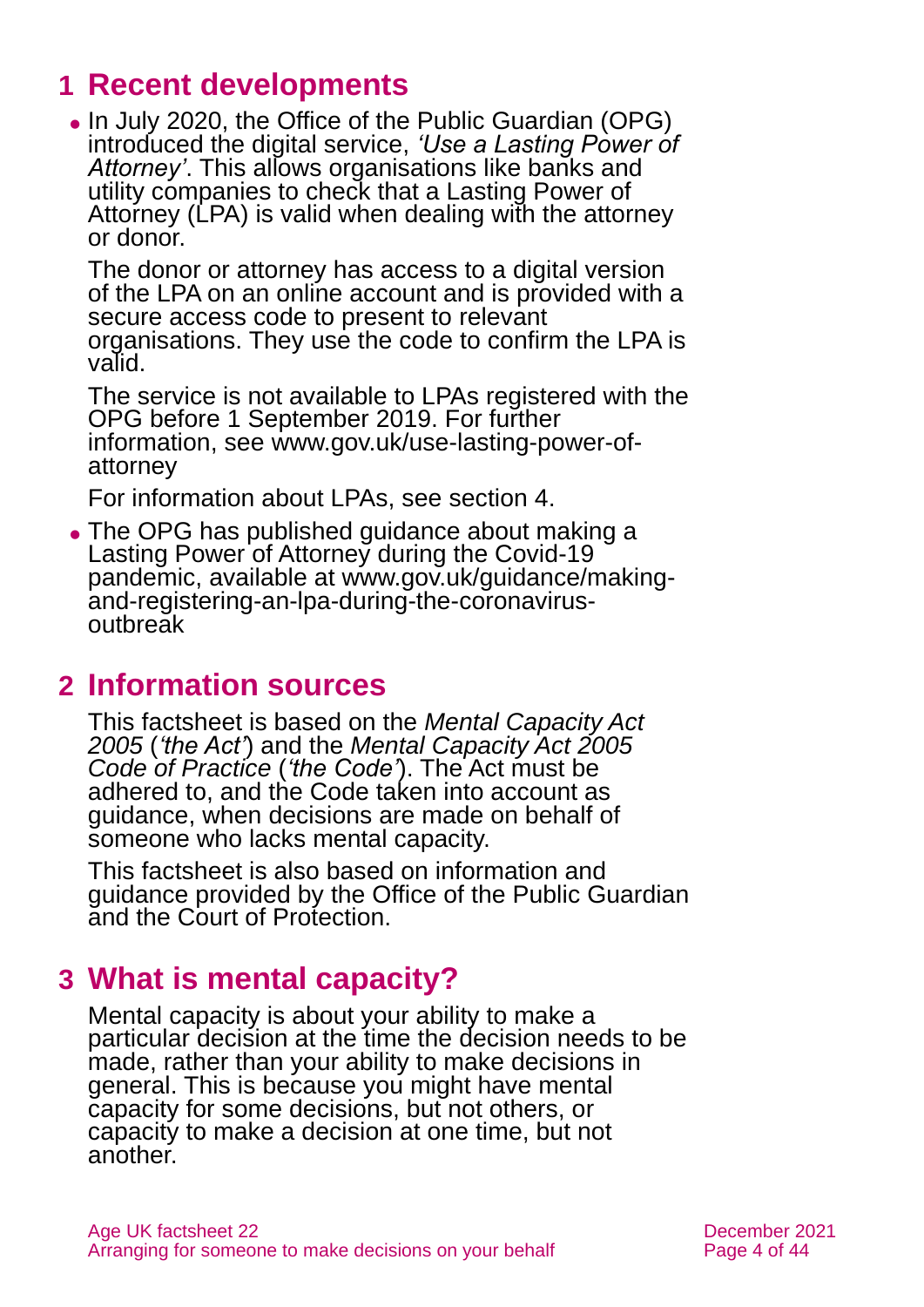In deciding whether you lack mental capacity for a particular decision at the time it needs to be made, the Act sets out a test. You must have an impairment or disturbance in the functioning of your mind or brain and be unable to do at least one of the following:

- understand information given to you
- ⚫ retain that information long enough to make a decision
- ⚫ weigh up or evaluate information to make a decision, or
- ⚫ communicate the decision via all possible means.

You must be appropriately supported in any assessment of your mental capacity.

### **3.1 Mental capacity principles**

The Act contains five fundamental principles that must be followed when someone else intends to make a decision on your behalf.

- ⚫ **Right to make your own decisions and presumption of capacity** – Having mental capacity means you have the right to make your own decisions. You are assumed to have mental capacity, unless there is proof you do not, using the test above.
- ⚫ **Support to make your own decisions**  Every effort should be made to help you make the decision before it is concluded you cannot do so. There might be a way to explain information that is easier for you to understand, or a place where you feel more at ease. You might want someone you know and trust to be present when the decision needs to be made. You should be given as much information as you need to make the decision.
- ⚫ **Unwise or eccentric decisions**  People who know you, or professionals like your doctor or social worker, might express a view about a particular decision, but you have the right to decide what is best for you. You should not be treated as lacking mental capacity because people think your decision is unwise or eccentric.
- ⚫ **Decisions must be made in your best interests** See [section 3.3](#page-5-0) for more information on '*best interests*'.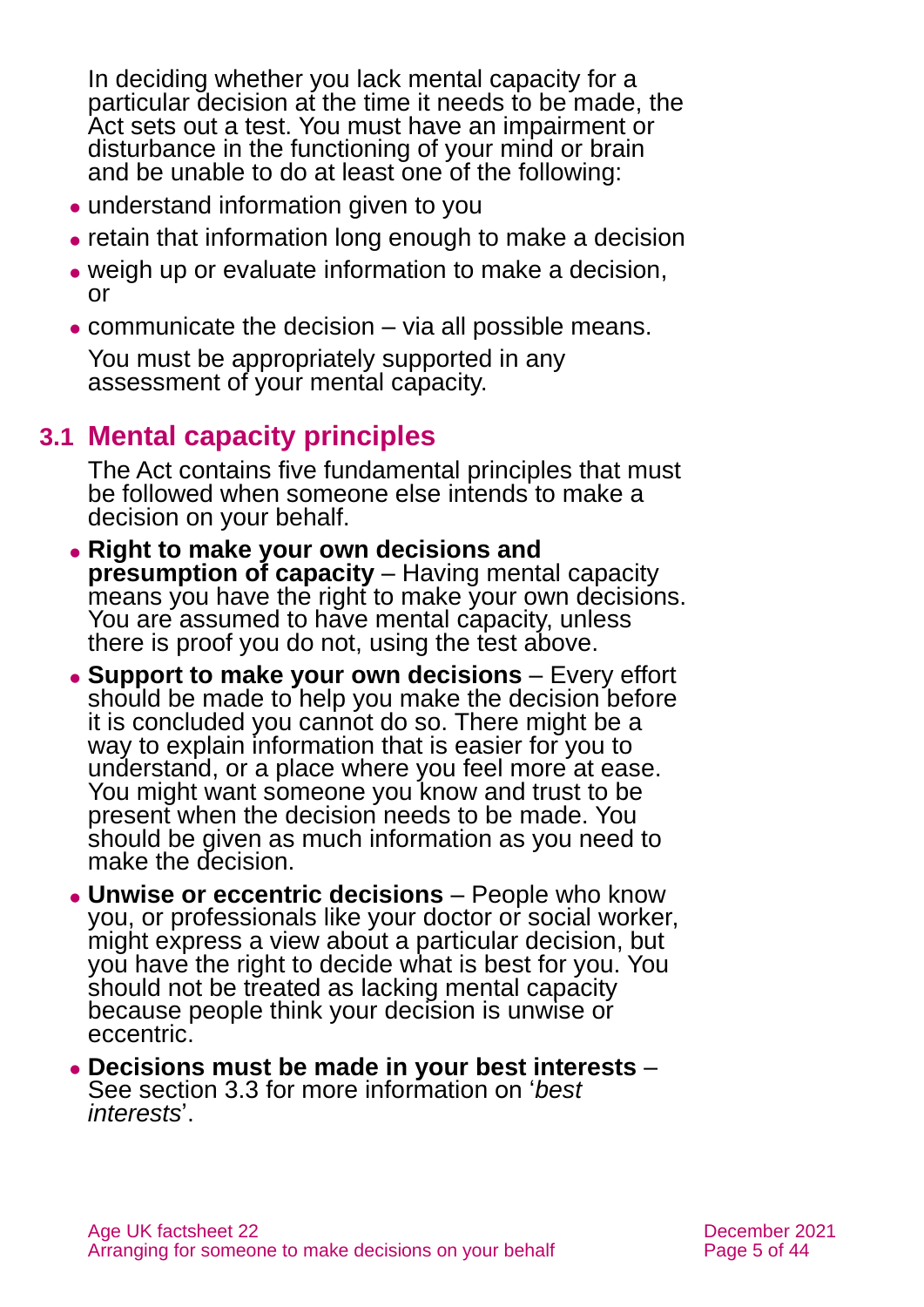⚫ **Least restrictive option** – Anyone making a decision on your behalf should consider all of the options and choose the one least restrictive of your basic rights and freedoms.

#### <span id="page-5-1"></span>**3.2 Who decides whether I have mental capacity?**

This depends on the sort of decision that needs to be made and the situation. The Code says it is usually the person who is directly involved with you at the time of the decision.

Common examples include:

- ⚫ If you require social care and support, the local authority social services team may assess whether you have mental capacity to agree to care arrangements being made for you.
- ⚫ If you are in hospital, the doctor or another health care professional must assess your mental capacity to consent to treatment.
- Your attorney may decide whether you have mental capacity to make a decision or whether they must make the decision for you.
- ⚫ When making a will or setting up a Lasting Power of Attorney, your solicitor must assess whether you have mental capacity to instruct them.

Whoever decides must follow the Act's principles. No one can conclude you lack mental capacity, unless they can prove you are unable to make the particular decision at the time the decision needs to be made.

### <span id="page-5-0"></span>**3.3 Protections and best interests**

If you lack mental capacity, any decision made, or action taken, on your behalf **must** be in your '*best interests*'.

There is no set meaning of best interests, because everyone is different. The person deciding for you must recognise that your best interests might not be the same as someone else's. Anyone deciding what is in your best interests must:

⚫ **Let you take part in the decision** - do whatever possible to permit and encourage you to take part, or to improve your ability to take part, in making the decision.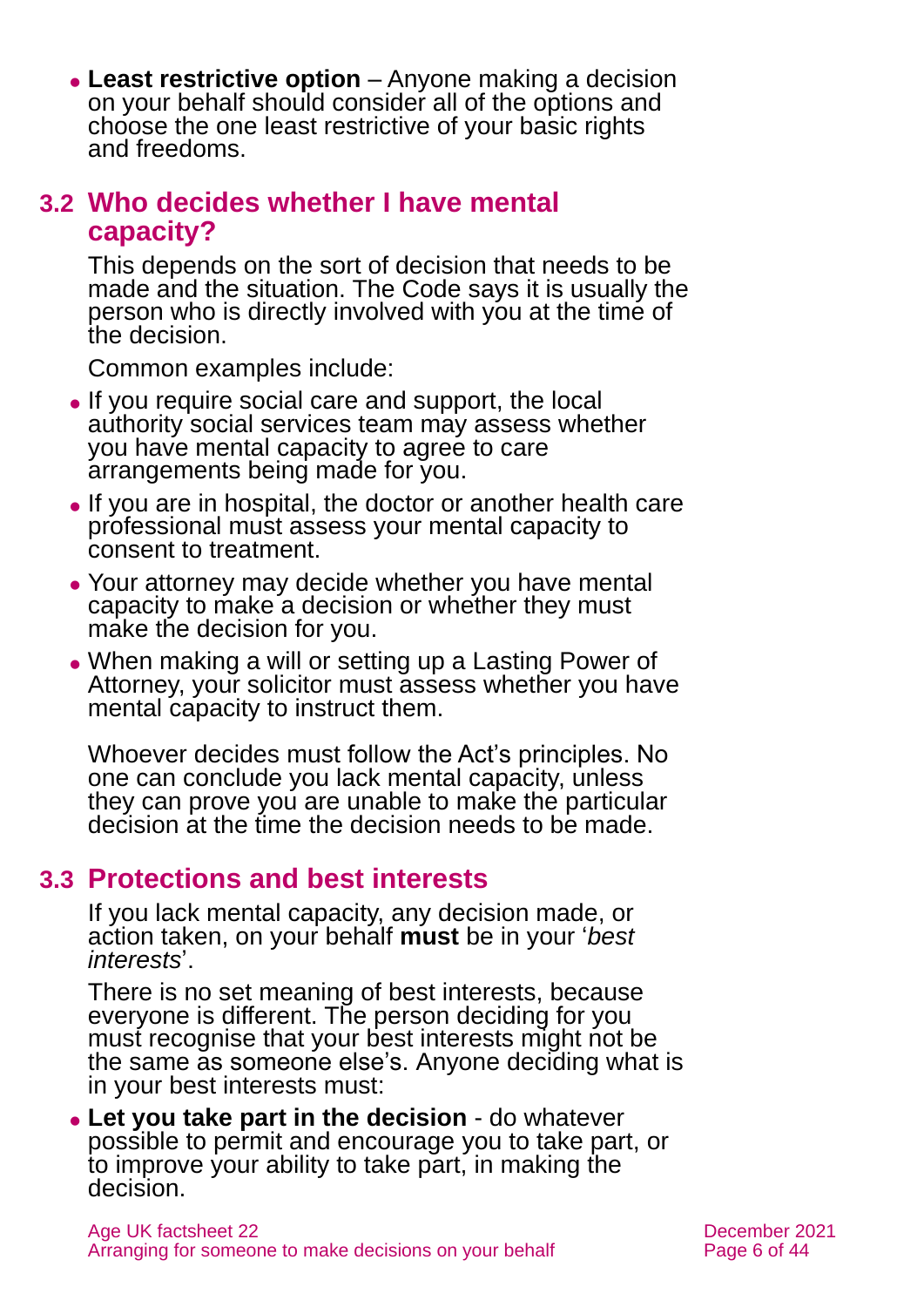- ⚫ **Find out your views** try to find out your views, including past and present wishes and feelings, whether expressed verbally, in writing, or through behaviour or habits; any beliefs and values (e.g. religious, cultural, moral or political) likely to influence the decision; and other factors you would consider if making the decision or acting for yourself.
- ⚫ **Speak to family, friends or others who know you** for their views about your best interests and what is important to you, unless there is a good reason not to. This includes someone appointed under a Lasting or Enduring Power of Attorney, or your deputy.

When people are consulted about the decision, you have a right to keep your affairs private, so it is not right to share every piece of information with everyone.

- ⚫ **Identify all relevant circumstances** try to identify all the things you would take into account, if making the decision or acting for yourself.
- ⚫ **Avoid restricting your rights** see if there are other options that may be less restrictive of your rights.
- ⚫ **Avoid discrimination** not make assumptions about your best interests simply on the basis of your age, appearance, condition, or behaviour.
- ⚫ **Assess whether you might regain capacity** consider whether you are likely to regain capacity (e.g. after receiving medical treatment). If so, can the decision wait until then?
- ⚫ **If the decision concerns life-sustaining treatment** not be motivated in any way by a desire to bring about your death. They should not make assumptions about your quality of life.

For decisions about serious medical treatment or a long-term stay in a care home or hospital, an Independent Mental Capacity Advocate must be instructed if there is no one appropriate to consult other than those caring for you in a paid or professional capacity.

See [section 8](#page-29-0) for more information.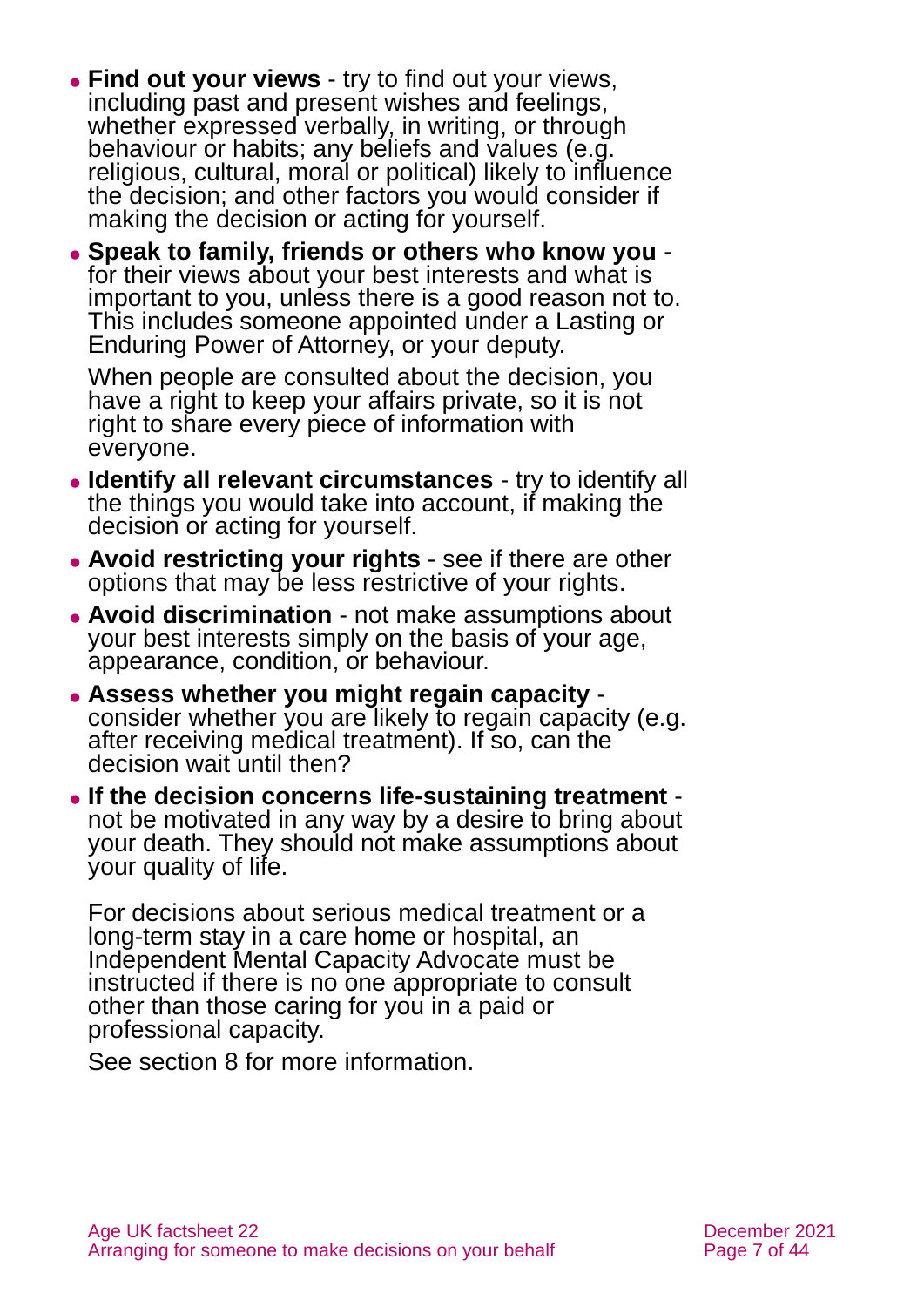### **3.4 Who decides in my best interests?**

The person making the decision in your best interests depends on the situation and the decision that needs to be made. The Code says many different people might be required to make a decision if you lack capacity. Whoever makes the decision for you must be able to show that they are acting in your best interests. Common examples include:

- an attorney or deputy making a financial or care decision they have been appointed to make
- ⚫ a carer making a day to day decision about your care and support
- ⚫ your doctor or the local authority social services if a decision needs to be made about health treatment or care arrangements, unless you have an attorney or deputy appointed to make these decisions, or you have made an advance decision to refuse treatment.

# <span id="page-7-0"></span>**4 Lasting Power of Attorney**

If you want someone to act for you if you lose mental capacity in the future, you can create a '*Lasting Power of Attorney*' (LPA). This is a legal document appointing one or more people to act for you if you lose mental capacity. If you do this, you are called '*the donor*' and the person acting for you is called '*the attorney*'.

LPA's are a legal power introduced by the Act to replace the previous Enduring Powers of Attorney (EPA) system. You cannot set up a new EPA, but EPA's set up before 1 October 2007 are valid and can still be registered [\(see section 5\).](#page-22-0)

An LPA cannot be created unless you have mental capacity to understand its nature and effect. There are two types of LPA:

- ⚫ '*financial decisions LPA*' gives your attorney authority to make decisions about your financial affairs
- ⚫ '*health and care decisions LPA*' gives your attorney authority to make decisions about your health and personal care.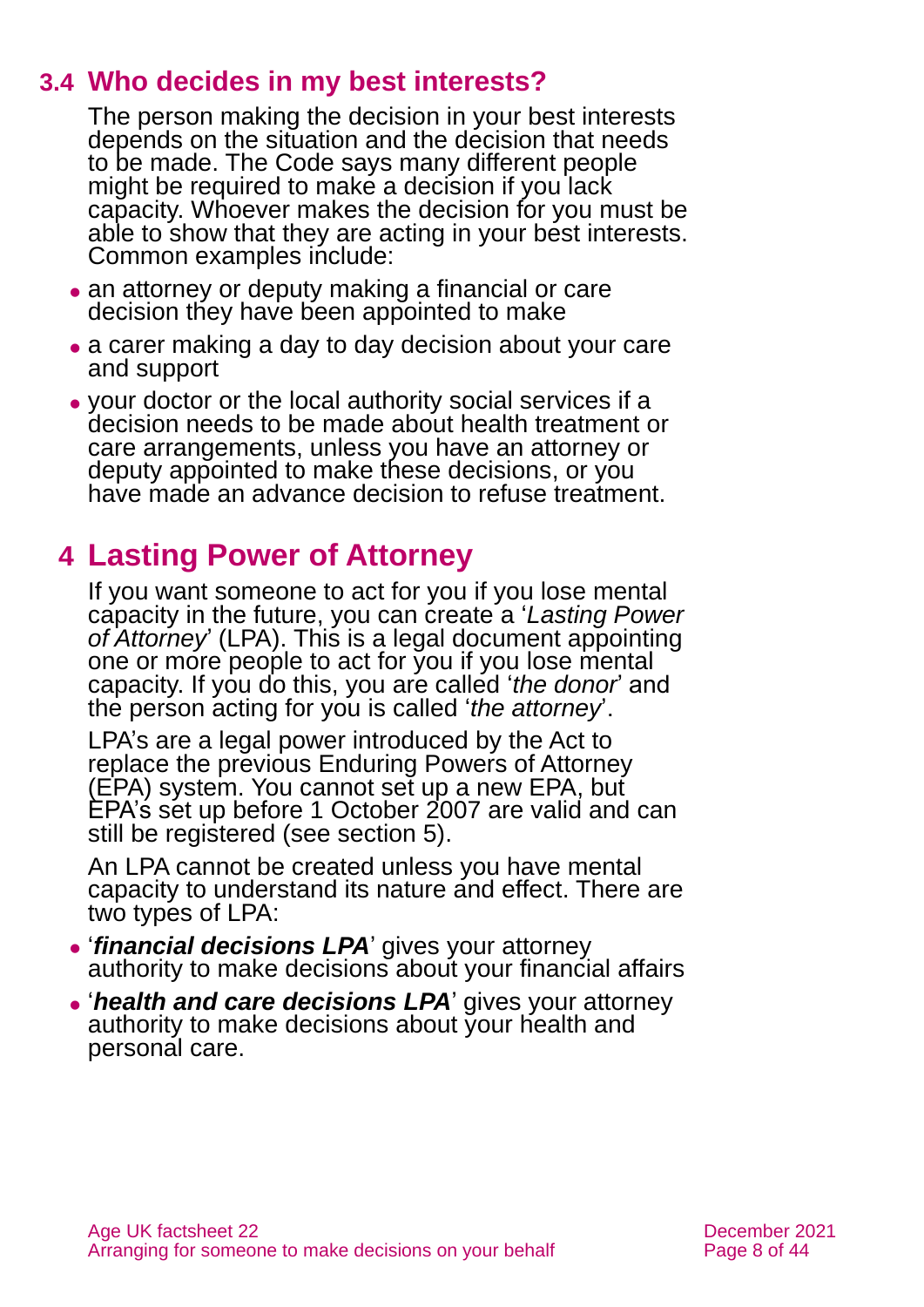When creating a financial decisions LPA, you can choose to allow your attorney to make decisions while you still have mental capacity. If you later lose capacity, they can continue to act for you. Alternatively, you can choose to only allow your attorney to act once you have lost capacity.

The health and care decisions LPA can only be used once you lose capacity to make the relevant decisions.

There are separate forms to apply. If you want your attorney to have the power to make both types of decision, you need two separate LPAs, even if the same person is appointed for both.

The LPA must be registered with the Office of the Public Guardian before it can be used. [See section 4.5](#page-15-0) for more information.

### **4.1 Choosing attorneys**

An attorney must always act in your best interests and within the authority granted to them. You can pick more than one person to be your attorney. They must be aged 18 or over.

For a **financial decisions LPA**, an attorney:

- ⚫ must not be bankrupt, interim bankrupt, or subject to a debt relief order at the time the LPA is made
- ⚫ can be an individual or a trust corporation (e.g. part of a bank)
- ⚫ should not be a paid care worker, unless there are exceptional circumstances e.g. they are your only close relative
- ⚫ must not be on the Disclosure and Barring Service list, unless they are a member of your family and will not be paid to be your attorney.

For a **health and care decisions LPA**, the requirements are the same except the bankruptcy and debt rule does not apply and the attorney must be an individual.

#### **Things to think about**

Choosing an attorney is a vital decision, and you need to think carefully about who to give the power to. Useful questions to think about include: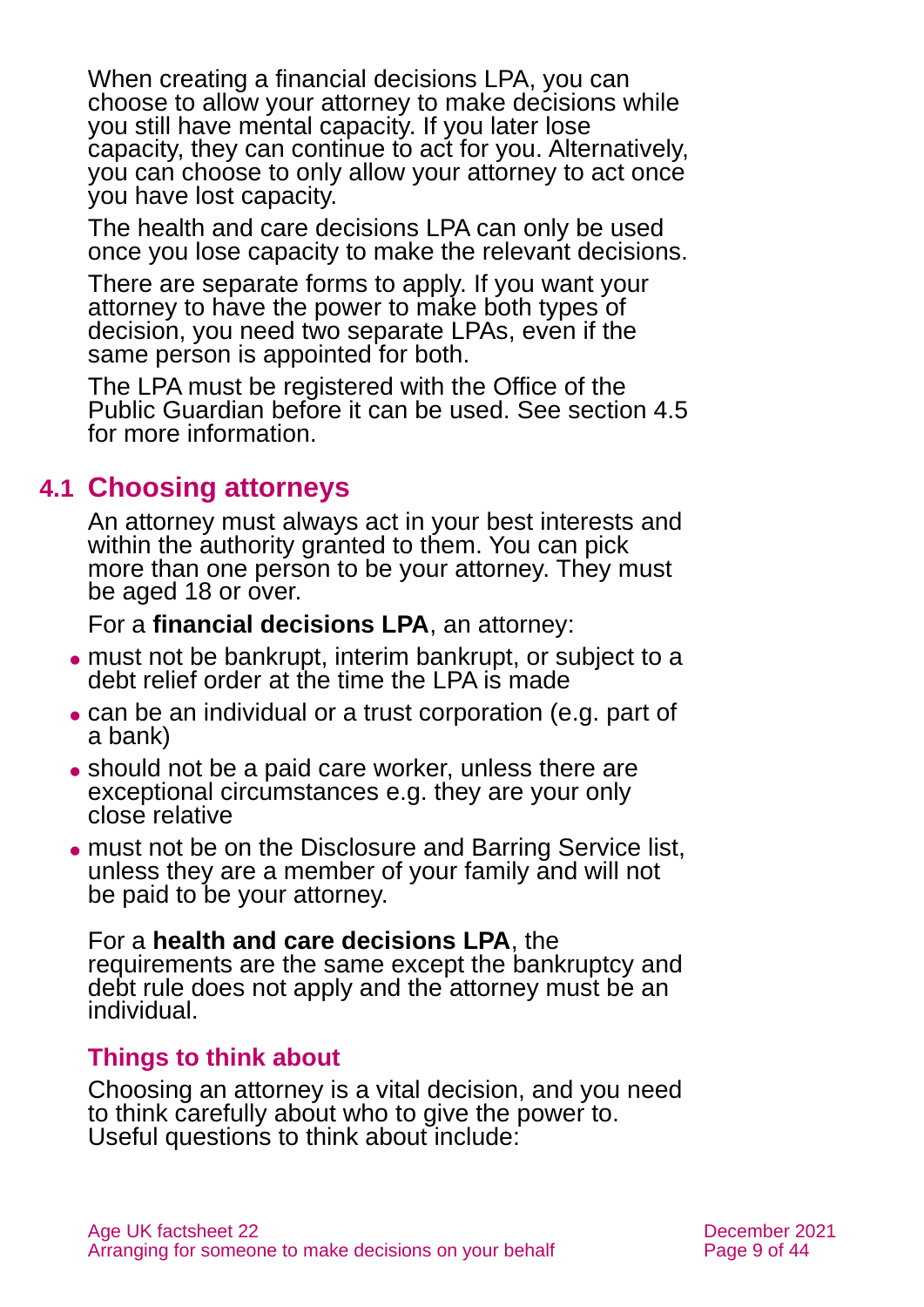- Are the people you wish to appoint willing to be appointed?
- Can you trust them to act in your best interests?
- ⚫ Might there be disagreements or problems between friends or family?
- ⚫ Would it be a good idea to talk to family and tell them what you plan and why?
- Do you want to consider more than one attorney?
- ⚫ Do you want to name a replacement attorney to take over from the original attorney (for example if the original attorney dies)?
- ⚫ If you are making both kinds of LPA, do you want to appoint different attorneys for financial decisions and health and care decisions?
- Do you wish to limit the attorney's authority?

You can give an attorney a general authority or set up specific limitations within your LPA.

Points to consider for a **financial decisions LPA** include:

- Do you want to ask your attorney(s) to provide you with details of expenditure and income? If you lose capacity, the accounts can be sent to your solicitor or member of your family.
- Do they handle their own money well?
- ⚫ Do you think they understand your wishes and feelings about how you would spend your money?

Points to consider for a **health and care decisions LPA** include:

- ⚫ Does your attorney know you well enough to take your views into account when deciding what is in your best interests?
- ⚫ If you have strong views on a particular type of treatment, are they aware of this?
- ⚫ Do they understand your beliefs, views, or feelings; and would you trust them to take these into account when making decisions?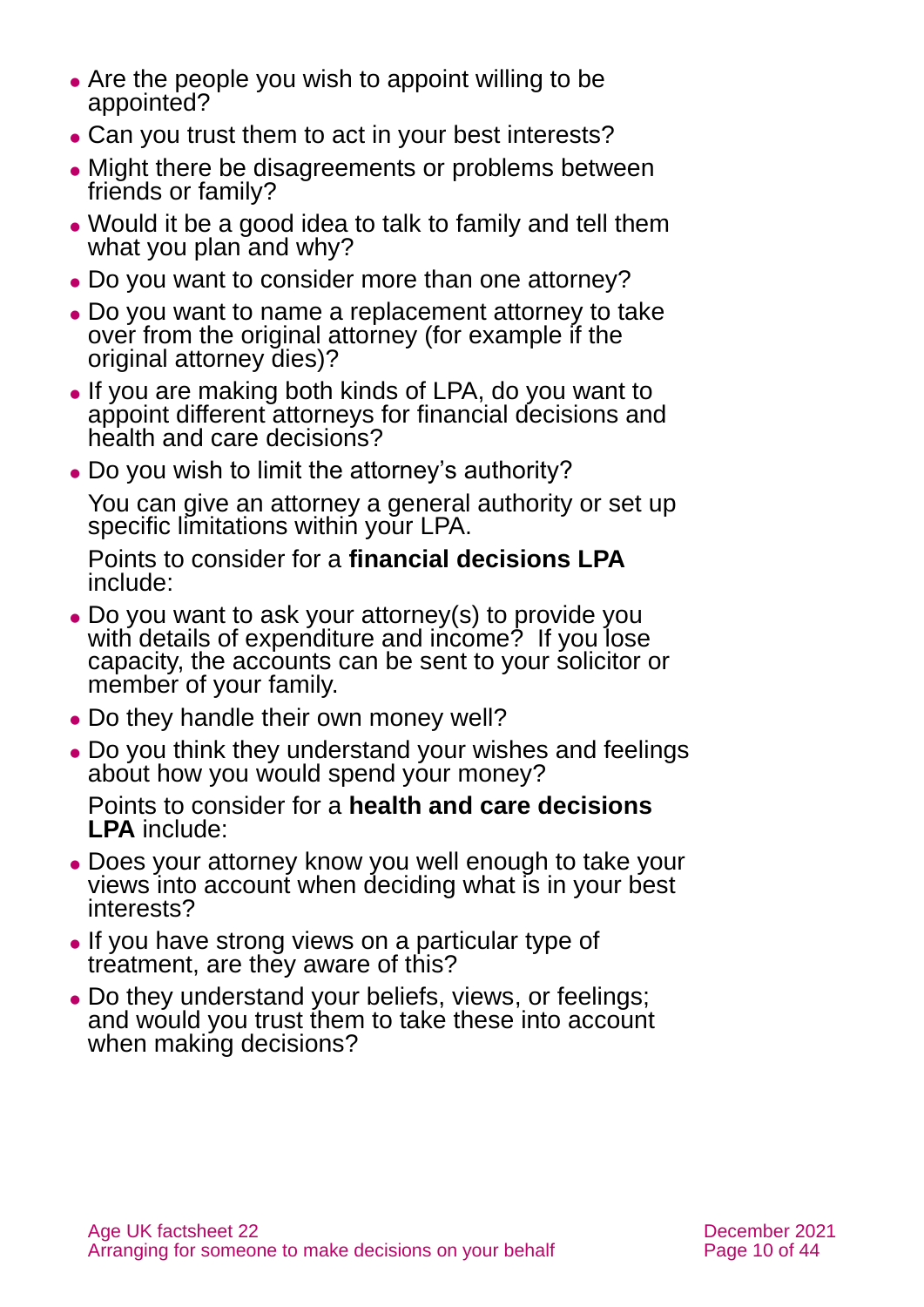#### **Separation from spouse or civil partner**

If the attorney is your spouse or civil partner, the LPA is automatically ends if your marriage or civil partnership is dissolved or annulled, unless you expressly state it is to continue in these circumstances, or you have named a replacement attorney, or there is another attorney acting jointly and severally.

### **4.2 Joint attorneys**

Any number of attorneys may be appointed in the same LPA. You need to decide and say in the LPA whether attorneys are to act:

- ⚫ **jointly** (together on all matters) or
- ⚫ **jointly and severally** (can act together or separately, as they choose) or
- ⚫ **jointly for specific decisions** (such as selling a house), and **jointly and severally for all other decisions**

You can also appoint replacement attorneys, who can act if an original attorney is permanently unable or no longer wants to make decisions on your behalf.

Think carefully about choosing for your attorneys to act jointly for some or all decisions. As all attorneys must be in agreement for joint decisions, they will not be able to act for you if they cannot agree.

If attorneys are appointed to act jointly on all decisions, the LPA ends if one of them dies or is unable or no longer wants to act, unless you have appointed at least one replacement attorney. If attorneys are appointed jointly and severally, the LPA can continue if this happens.

### **4.3 The certificate provider**

When setting up an LPA, it must be signed by someone who confirms that, in their opinion, you understand what you are doing and no one is forcing you to make an LPA. They are called the '*certificate provider*'.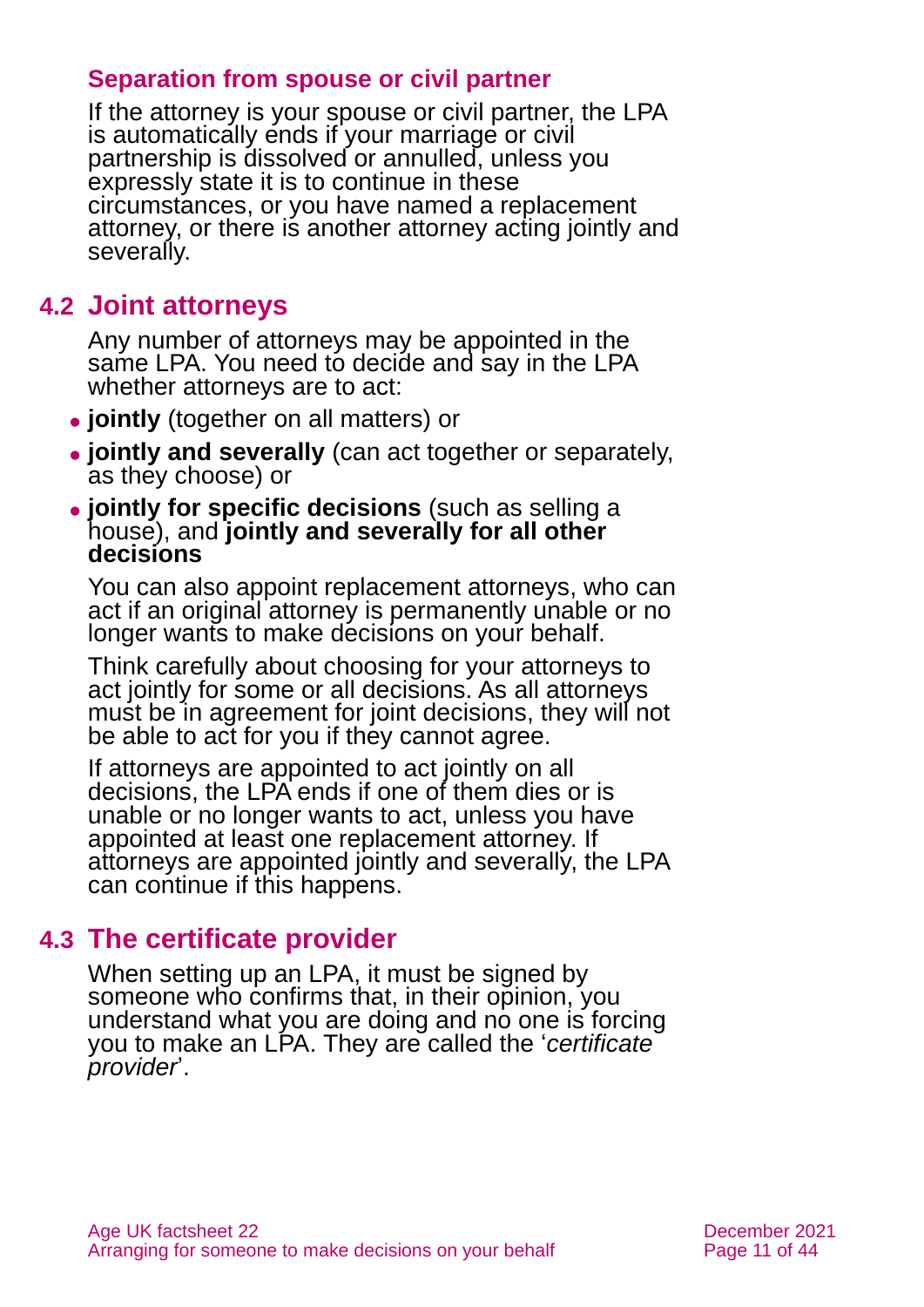The certificate provider must be someone you have known personally for at least two years, or a professional with relevant skills to provide the certificate. If the certificate provider is a professional, it does not matter how long they have known you.

A professional certificate provider can be a GP or other healthcare professional, solicitor, social worker, Independent Mental Capacity Advocate, or anyone else with the necessary expertise.

Your partner and family members are excluded from being a certificate provider, including:

- ⚫ children and grandchildren
- ⚫ parents and grandparents
- brothers and sisters
- aunts and uncles
- nieces and nephews.

The following people also cannot be certificate providers:

- an attorney or replacement attorney named in this LPA or any other LPA or EPA for the donor
- a member your attorney or replacement attorney's family
- a partner of your attorney or replacement attorney
- a business partner, paid employee of yours or any of your attorneys or replacement attorneys
- the owner, director, manager, or employee of a care home in which you live or a member of their family
- ⚫ a director or employee of a trust corporation appointed as an attorney or replacement attorney in a financial decisions lasting power of attorney.

The certificate provider should discuss relevant matters with you and make sure you are aware that:

- the attorney can make decisions about anything you could have done personally, unless you place specific restrictions on their powers
- the attorney has authority to make decisions on your behalf when you lose capacity and cannot supervise their actions
- ⚫ if you lose mental capacity, the LPA cannot be revoked without an order of the Court of Protection.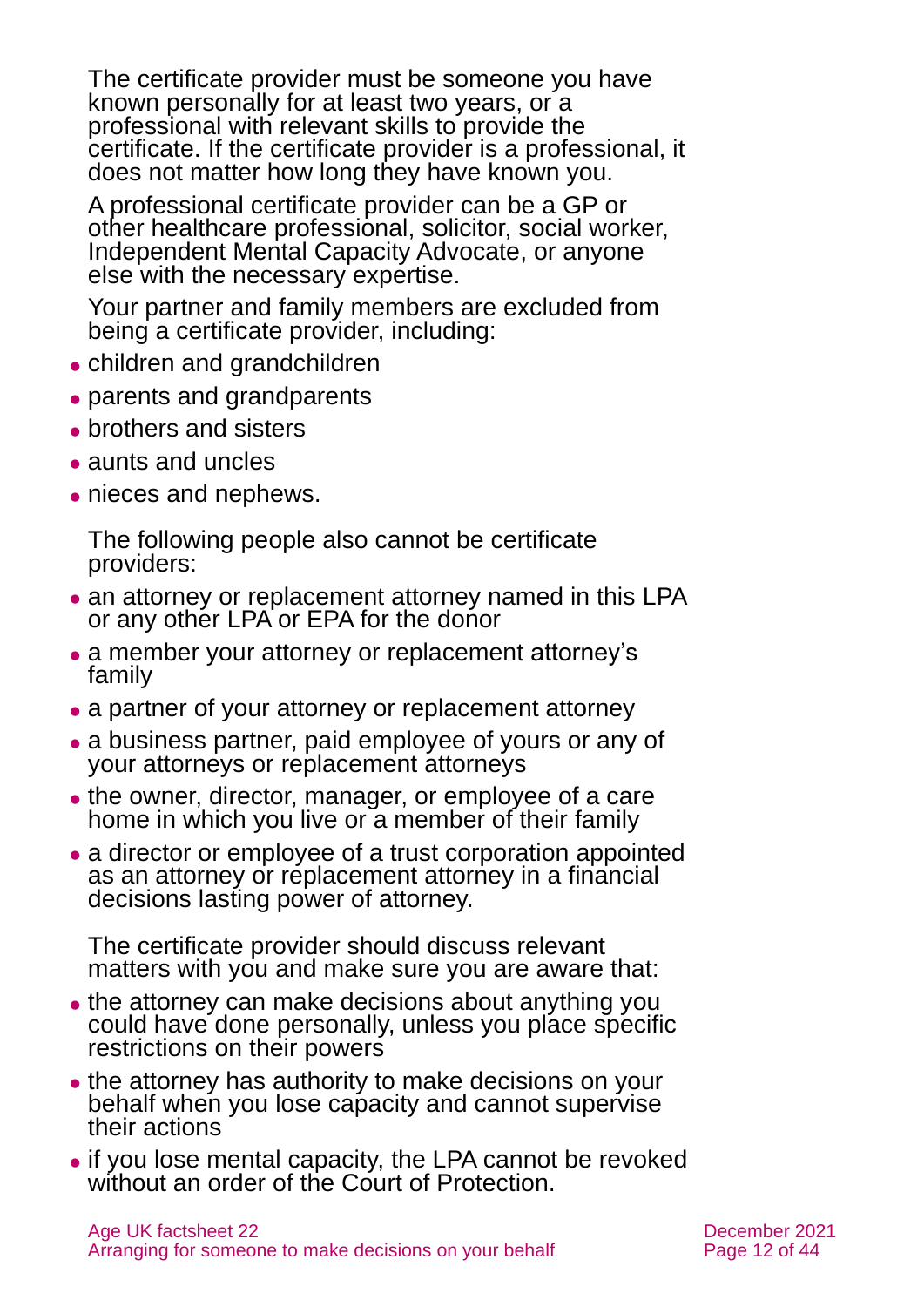You should be clear about and able to demonstrate to the certificate provider that you understand:

- what an LPA is and why you want to make an LPA
- ⚫ who you are appointing as your attorney(s) and why
- what powers you are giving your attorney(s).

As capacity is decision specific, it is possible that you have capacity to create an LPA, but lack capacity to make the decisions you want your attorney(s) to make on your behalf. If so, the validity of the LPA is not affected.

### **4.4 How to set up an LPA**

#### **4.4.1 Do I have to use a solicitor?**

You do not have to use a solicitor to create an LPA. You can obtain application forms from the Office of the Public Guardian (OPG) and complete them yourself using the accompanying guidance. You can also fill them in online. Contact the OPG helpline if you have questions.

See OPG document LP12, *[Make and register your](https://www.gov.uk/government/publications/make-a-lasting-power-of-attorney/lp12-make-and-register-your-lasting-power-of-attorney-a-guide-web-version)  [lasting power of attorney –](https://www.gov.uk/government/publications/make-a-lasting-power-of-attorney/lp12-make-and-register-your-lasting-power-of-attorney-a-guide-web-version) a guide,* for a detailed guide.

Alternatively, you can pay a solicitor to complete the form for you. Solicitors' fees for creating an LPA vary and you may want to contact a few to compare their fees and the service they offer.

#### **4.4.2 LPA application forms**

There are specific forms that must be used to set up an LPA. For a **financial decisions LPA**, the form is LP1F. For a **health and care decisions LPA**, the form is LP1H. Each form has an application to register the LPA form within it. You can register an LPA at any time.

The forms, notes and guidance for registering an LPA are available from the OPG and can be found at [www.gov.uk/government/publications/make-a-lasting](http://www.gov.uk/government/publications/make-a-lasting-power-of-attorney)[power-of-attorney](http://www.gov.uk/government/publications/make-a-lasting-power-of-attorney)

Paper copies can be requested via the OPG helpline.

The registration fee is £82 for each LPA. Make sure all required sections are completed. If there are errors, the OPG reject the form.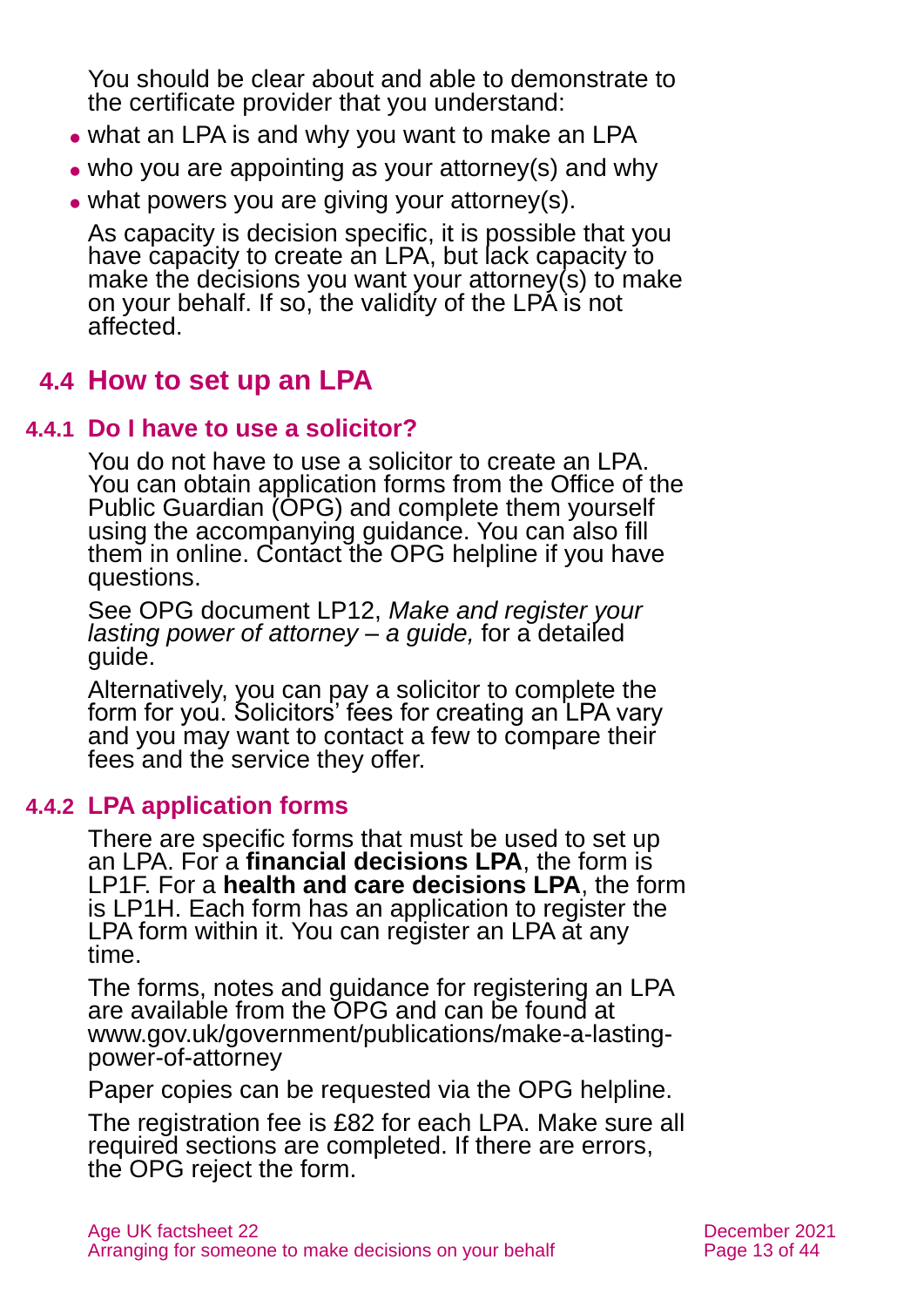There is a repeat fee of £41 every time an LPA is resubmitted to the OPG within 3 months of the registration application being sent back.

#### **Attorneys, restrictions, and people to be notified**

The forms have sections in which you set out how you are going to appoint people to make decisions for you. This is where you specify the people who you want to be your attorneys and how they are to act for you.

You can place specific restrictions on their powers and set out particular guidance they should follow when deciding what is in your best interests.

You can choose specific people to be notified when an application for LPA registration is made. Once named, these people have the right to object to an LPA registration when notified, for example if they think you have been put under undue pressure to create it.

You can choose up to five people and they should be people you know well enough to identify issues that might prevent the LPA registration, for example friends or relatives, or a healthcare worker who knows you relatively well.

#### **Preferences and instructions**

The LPA application form has a section titled '*Preferences and instructions*'. '*Preferences*' are what you would like your attorneys to think about when making decisions for you, but do not need to be followed. '*Instructions*' must be followed exactly as you have written them.

LP12 *Make and register your lasting power of attorney a guide* has information and examples, including how to avoid instructions and preferences that make an LPA unworkable. Examples of preferences include '*I'd like my pets to live with me for as long as possible – if I go into a care home, I'd like to take them with me*'.

An instruction can include requiring expert medical opinion before your LPA can be registered. This can be an important safeguard to prevent an attorney seeking to take advantage of you, by claiming you have lost your capacity to make decisions when you may not have.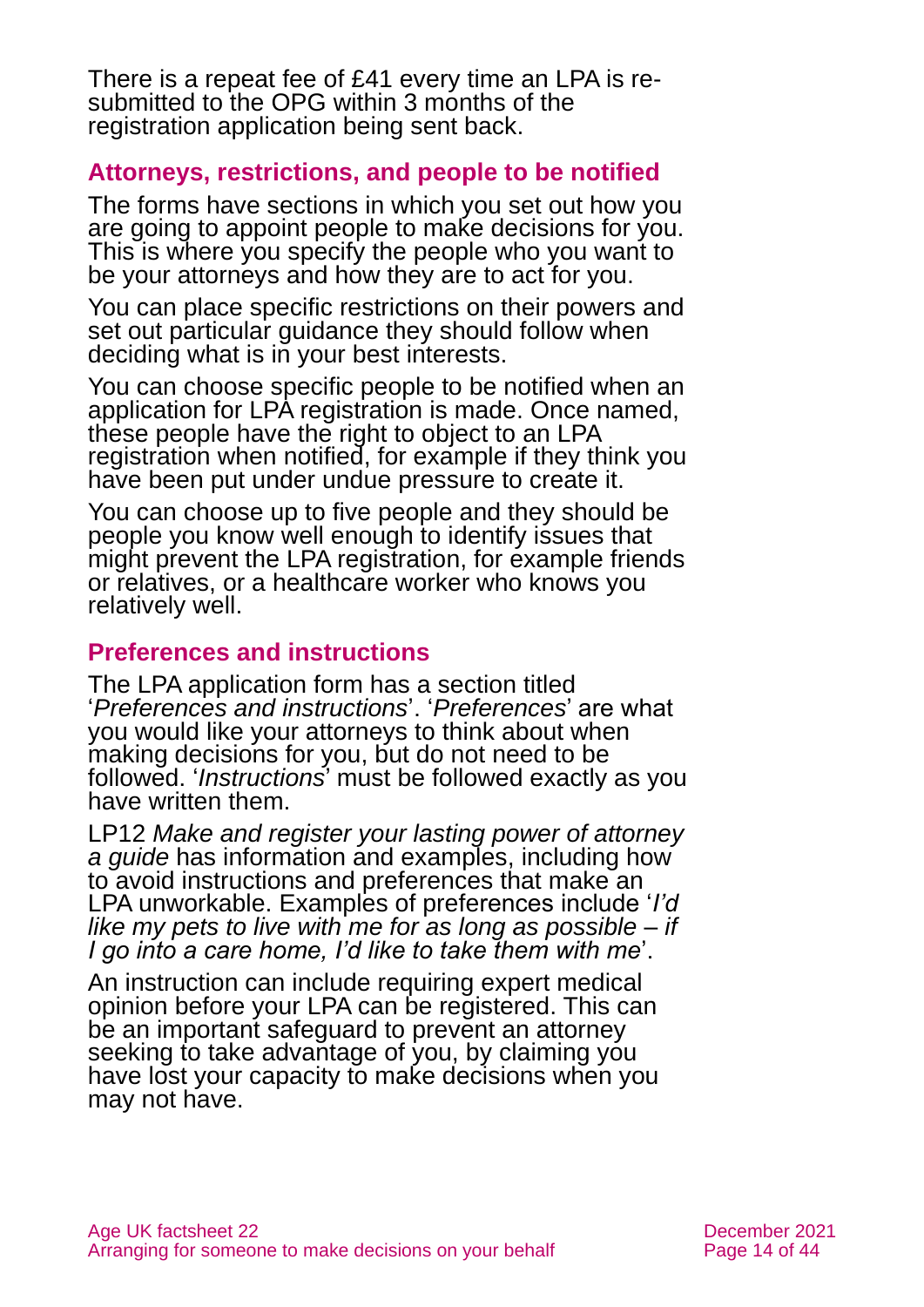For a Health and Care LPA, an example includes: '*My attorneys must not decide I am to move into residential care unless, in my doctor's opinion, I can no longer live independently.*' An example instruction for financial decisions includes: '*My attorneys must not sell my home unless, in my doctor's opinion, I can no longer live independently'*.

You must make an instruction if applying for a financial decisions LPA and have investments managed by a bank and want that to continue, or you want your attorney(s) to let a bank manage your investments.

Otherwise, you can leave this section blank when applying for an LPA. You can just talk to your attorneys and explain how you would like them to act for you. However, it is important to fully understand the significance of the powers you grant to your attorneys and setting down preferences and instructions can maximise your peace of mind.

#### **4.4.3 Signing the LPA form**

Once the LPA form is complete, it must be signed in the correct order. As the donor, you must sign first, followed by the certificate provider. Your attorney(s) must sign last.

#### **The donor's signature**

Section nine of the form is signed by you, as the donor. If you are making a health and care decisions LPA, you must sign section five of the form first. Also sign continuation sheets one and two, if used, before signing section nine. Once section nine is signed, you are forming a legal agreement with your attorney(s).

Your signature must be witnessed. The witness cannot be an attorney or a replacement attorney and must be aged 18 or over. If you cannot sign or mark the form, you can choose someone else to sign for you. The person signing on your behalf must have their signature witnessed by two independent witnesses (not the attorney(s)).

#### **The certificate provider**

Section 10 is signed by the certificate provider. They confirm that, in their opinion, you understand the purpose and effect of the LPA, you have not been put under undue pressure to create it, and there is no fraud involved or other reason for concern.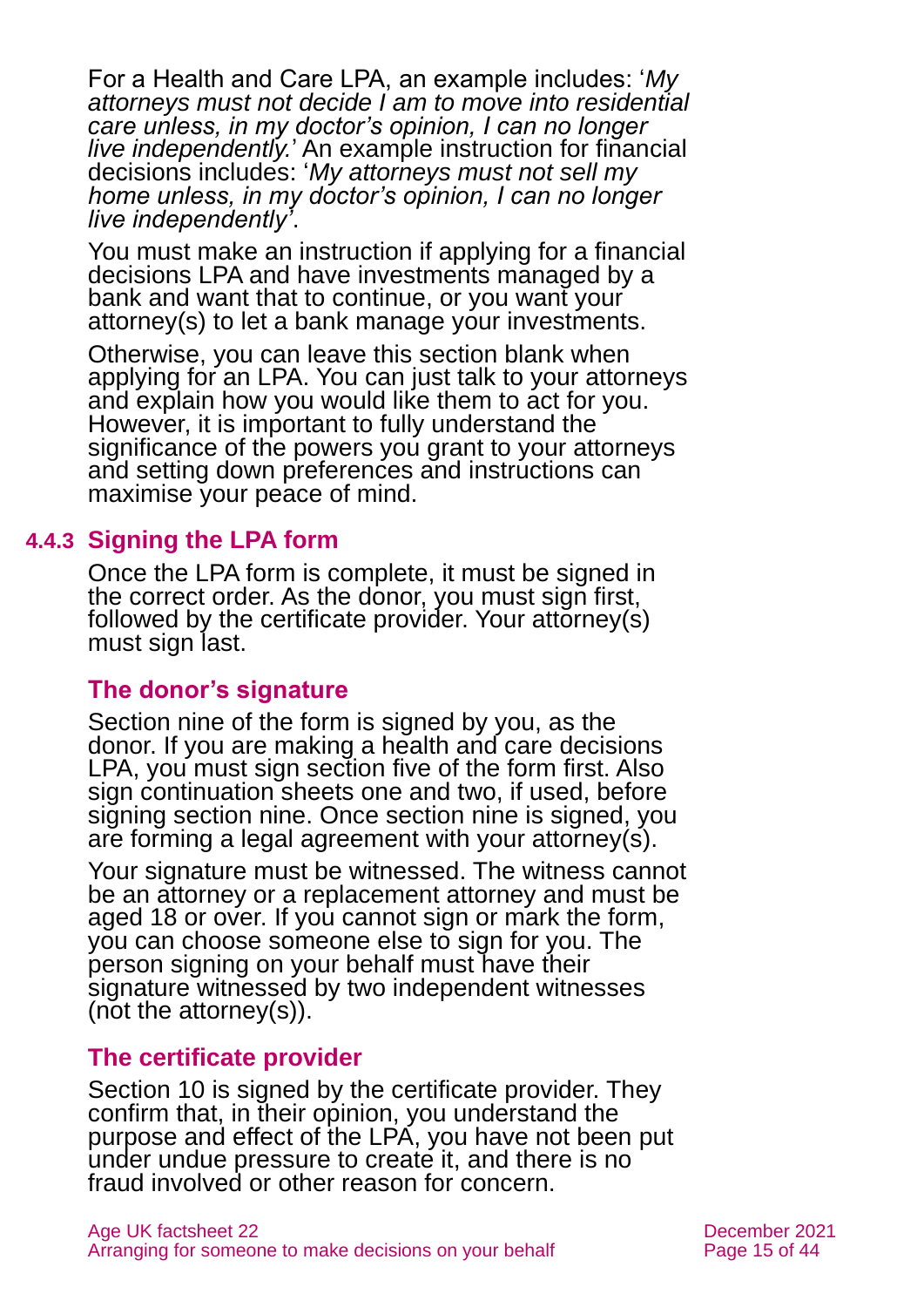The certificate provider must discuss the LPA with you, not in the presence of the prospective attorney(s) or other people, to make sure you fully understand the effects of signing it.

If the certificate provider has concerns, for example they believe you are being pressured into making an LPA, they should not sign the LPA and raise this with the OPG. If an LPA is later challenged by someone who believes you did not have mental capacity to make it, the certificate provider may have to explain to the Court of Protection why they decided you did have capacity.

#### **The attorney's statement**

Section 11 is signed by your attorney(s), confirming they understand and accept their duties under the LPA. Their signature must be witnessed. The witness must be at least 18 years old and cannot be the donor.

### <span id="page-15-0"></span>**4.5 Registration of the LPA**

You can register the LPA while you still have mental capacity for decisions. You can do this immediately after making it, or later on. If you lose mental capacity before the LPA is registered, the attorney registers it for you. Waiting until you lose mental capacity can cause delays.

Attorneys cannot act until the registration is completed, which can take several weeks. This can cause problems if immediate actions are needed, such as paying care home fees. It may be necessary to apply for a Court of Protection order so your affairs can be dealt with, until an LPA is registered. Another reason for registration while you have mental capacity is if errors are discovered, you can correct them and create a valid LPA.

Use section six of the LPA form to name anyone you want to be notified of the LPA being registered, so they can raise concerns if needed. They may do this, for example, if they believe your LPA has been made as a result of undue pressure or fraud, or they believe the attorney will not act in your best interests. The Court of Protection and OPG can prevent an LPA being registered. The person registering the LPA must use form LP3 to notify anyone named in section six.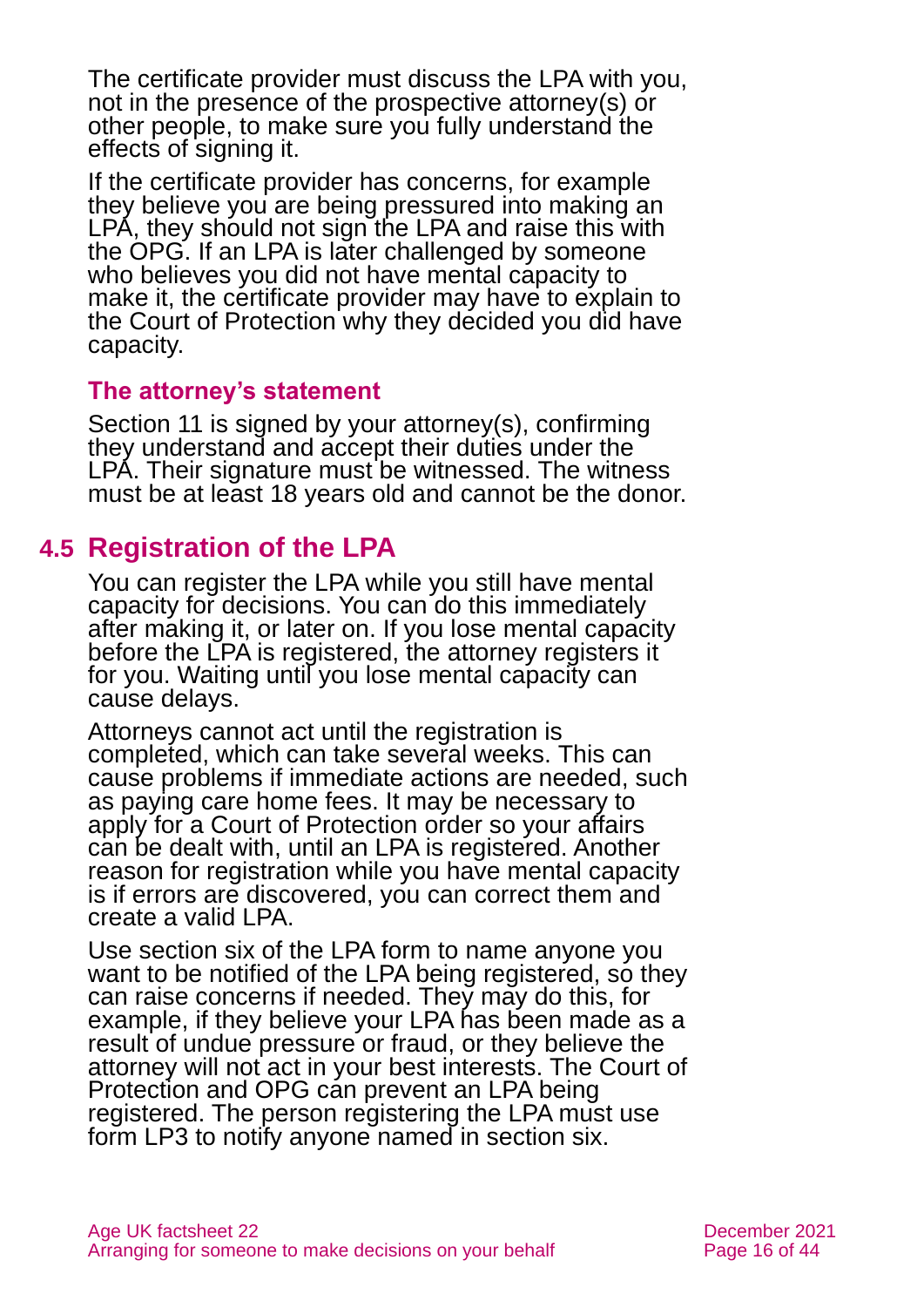Section 13 allows you to choose who the LPA is sent to once it is registered. The person you choose is also the person the OPG contacts if there are any questions about your application.

A fee of £82 is payable to register each LPA. If you register a health and care decisions LPA and a financial decisions LPA, you pay £164.

#### **After registration**

The LPA form is returned, having been stamped on each page as being registered by the OPG. Once received, it is a valid LPA.

A financial decisions LPA can be used immediately, unless you have specified it can be used only if you lose mental capacity. A health and care decisions LPA can only be used if you lack the capacity to make decisions yourself.

See [section 3.2](#page-5-1) for information about how it is decided whether you have mental capacity for a particular decision.

### <span id="page-16-0"></span>**4.6 Fees and the fee remission scheme**

You may be exempt from paying the registration fees, or you may be able to apply for remission or reduction of the fee.

You are exempt if you receive any of the following benefits and have not received a damages award in excess of £16,000 which was disregarded for the purposes of eligibility for these benefits:

- ⚫ Income Support
- ⚫ Income-based Employment and Support Allowance
- ⚫ Income-related Jobseeker's Allowance
- ⚫ Guarantee Credit element of Pension Credit
- ⚫ Housing Benefit
- ⚫ Council Tax Reduction/Support
- ⚫ A combination of Working Tax Credit and at least one of: Child Tax Credit, Disability Element of Working Tax Credit, or Severe Disability Element of Working Tax Credit.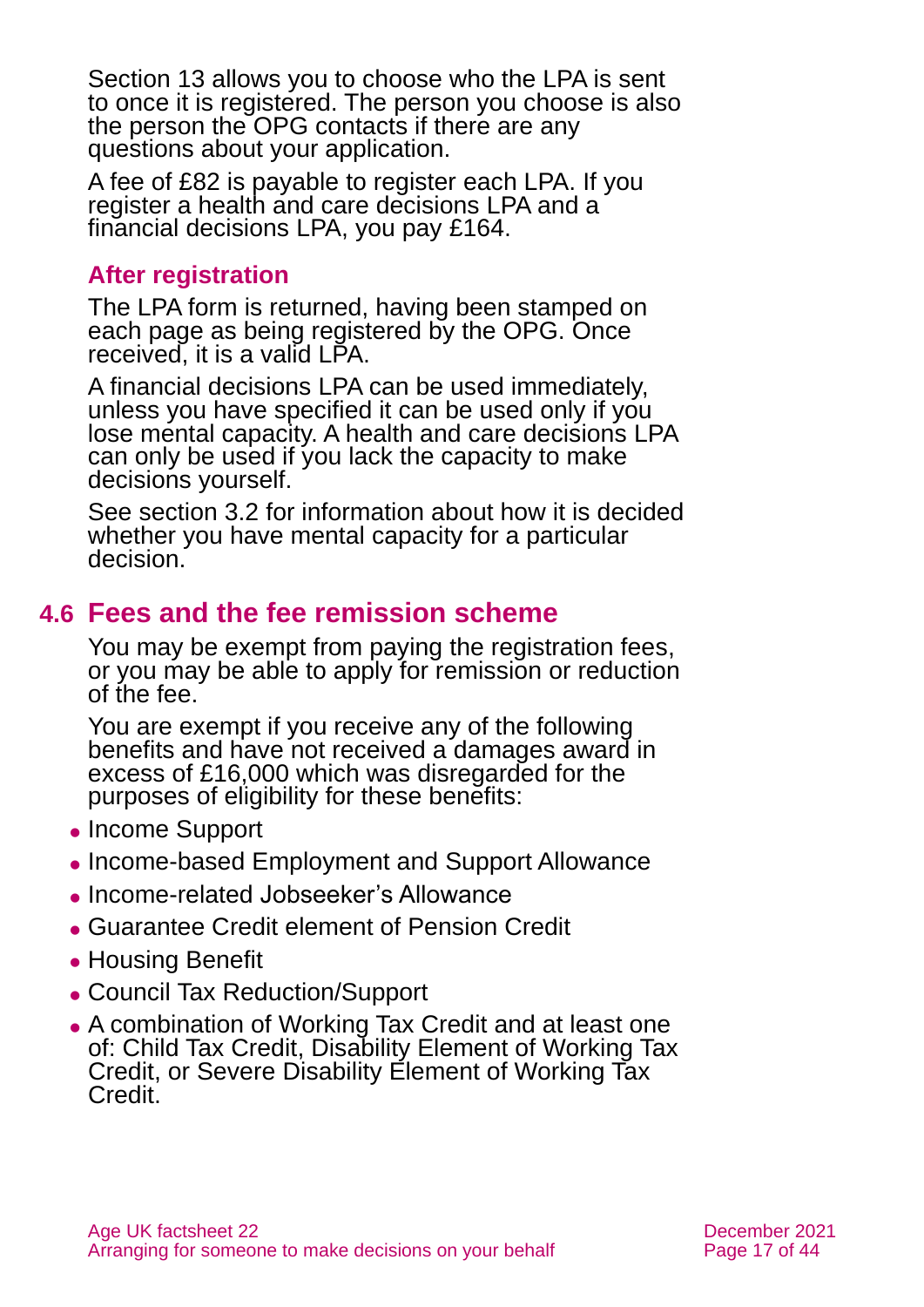If you do not meet these requirements, you may qualify for a fee remission if you are on a low income. If your gross annual income is less than £12,000, you may be eligible for a 50 per cent fee reduction. You may also qualify if you claim Universal Credit.

You need to provide appropriate evidence to qualify for a fee reduction.

#### **OPG discretion**

If you do not meet fee remission requirements, the OPG has discretion to waive the fee if payment would cause you hardship.

To apply for exemption or remission, use [form](https://www.gov.uk/government/publications/power-of-attorney-fees)  [LPA120.](https://www.gov.uk/government/publications/power-of-attorney-fees) You must provide appropriate supporting evidence.

### **4.7 The role and responsibilities of an attorney**

Once you as an attorney start using your powers under an LPA, you may have to answer to the OPG or the Court of Protection if anyone expresses concerns that you might not be acting in the donor's best interests. You have no authority to act under the LPA until it has been registered with the OPG.

If you are an attorney, you **must**:

- ⚫ follow the statutory principles of the Act and have regard to the guidance in the Code
- ⚫ make decisions in the best interests of the donor [\(see](#page-5-0)  [section 3.3\)](#page-5-0)
- ⚫ only make decisions you have authority to make under the LPA, taking into account any preferences, instructions, limitations, or conditions
- ⚫ not take any advantage to gain benefit for yourself or allow personal interests to conflict with your duties as an attorney
- ⚫ not delegate your authority to make decisions for the donor to anyone else.

You **must** take all practicable steps to help the donor to make their own decisions. Steps to help them make a decision include:

⚫ make sure they have all the information needed to make a decision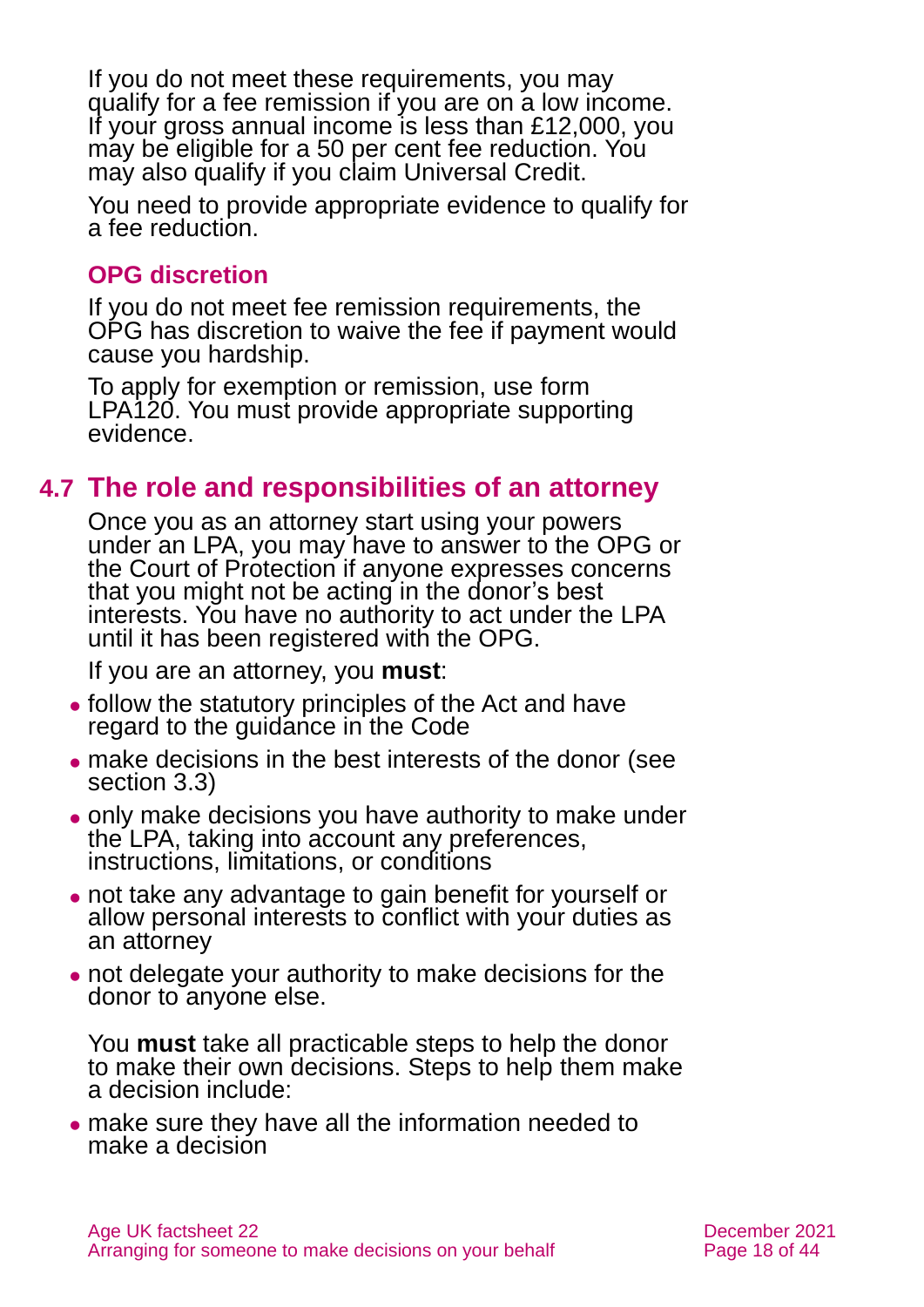- ⚫ make sure information is communicated in the most appropriate way; for example, use simple language, an interpreter, non-verbal communication, or seek assistance from a family member, or someone else who can help with communication
- ⚫ make them feel at ease by considering the best time of day and location to communicate and considering who they may want present.

When deciding what is in a donor's best interests, you should take into account their religious and moral beliefs, how they behaved in the past, and any views expressed about the issue. Consult family, friends and carers where practical and appropriate.

Remember the donor appointed you to assess what is in their best interests and to make the decision on their behalf. You cannot delegate that authority to anyone else.

You must not take any advantage to gain benefit for yourself or allow personal interests to conflict with your duties as an attorney.

#### **The criminal offence of ill treatment or wilful neglect**

Under section 44 of the Act, it is an offence to ill-treat or wilfully neglect a person lacking capacity. This applies to attorneys, Court-appointed deputies and anyone who has the care of a person who lacks mental capacity. The penalty for conviction for the offence is a fine or imprisonment of up to five years, or both.

#### **Duties of an attorney under a financial decisions LPA**

You do not have authority to act on health and care decisions unless you are also appointed under that LPA, although you may be consulted.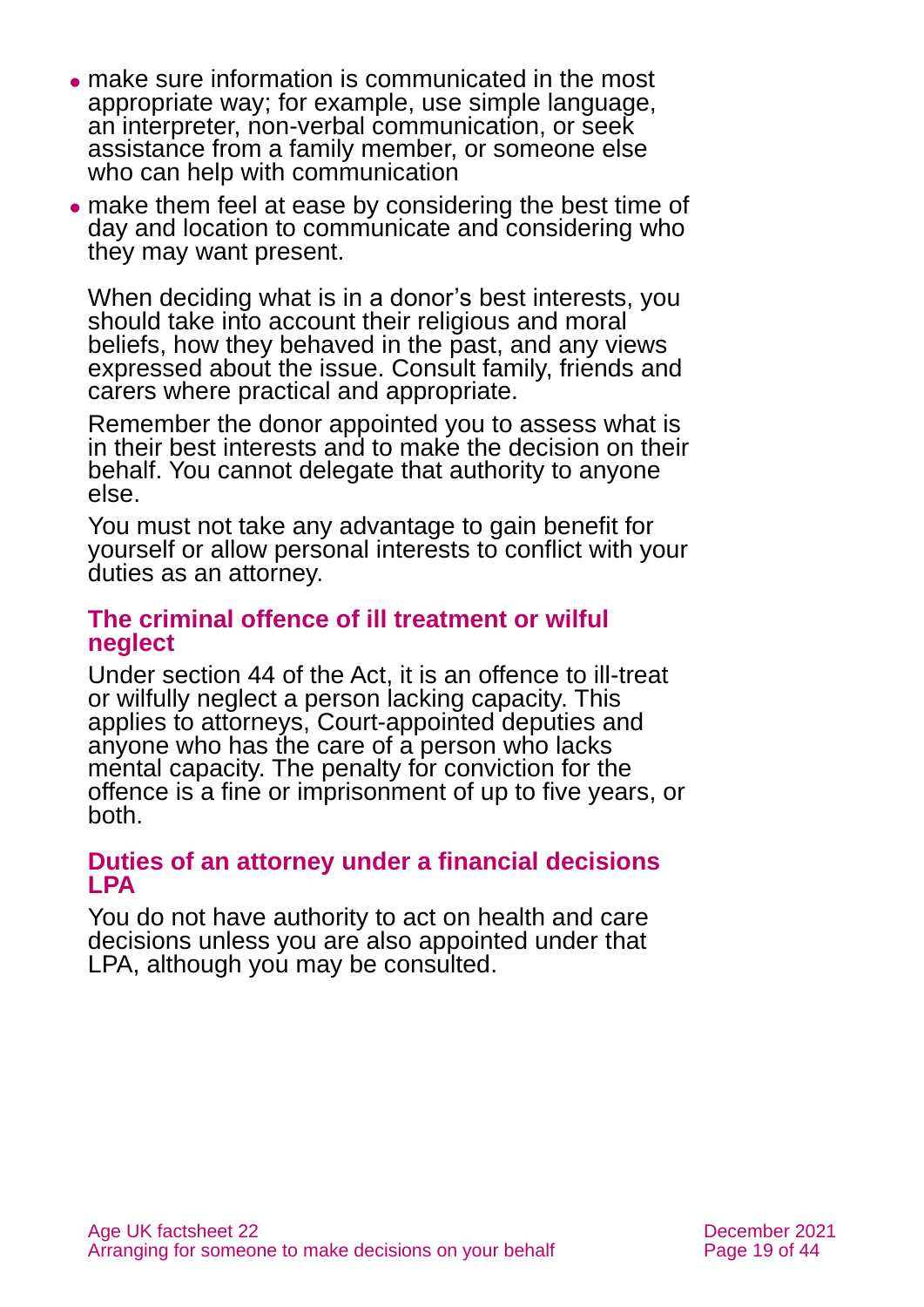- ⚫ **Accounts** you should keep full, accurate and up-todate accounts of all the donor's assets and income, including bank and building society accounts, investments, and property. Tax returns must be completed. The OPG and Court of Protection may ask to see these at any time, including after the death of the donor. You should usually keep all the donor's assets in their name and keep their accounts separately. You need to keep all estimates, invoices, receipts, and vouchers. An attorney may be held liable if the donor's money is not handled responsibly.
- ⚫ **Gifts** you can make gifts to people when the donor would usually have done so, for example a birthday present to a relative, or a wedding or civil partnership present to a friend. You can make charitable donations in accordance with the donor's expected wishes, for example if they regularly gave to charity in the past. Any gifts or donations must be reasonable in proportion to their estate. If you want to make larger gifts of money or property, for example for Inheritance Tax planning purposes, you must apply to the Court of Protection.
- ⚫ **Expenses** professional attorneys (for example, solicitors or accountants) may charge for time spent on their duties. The LPA form includes a section to record the fees agreed between the donor and the attorney. You can choose to pay non-professional attorneys for their services, but you must specify the terms of an agreement made on the form or they can only claim back reasonable out-of-pocket expenses.
- ⚫ **Property** if you are thinking of selling or letting the donor's property because it is in their best interests, you must be sure they would not be likely ever to return to live there. Contact the OPG if the sale of the property or another valuable item is below market value, or you want to buy it yourself, or give it to someone else. The OPG can advise you whether you need to apply to the Court of Protection to do this.
- ⚫ **Wills** you cannot make a will on behalf of the donor. If the donor still has mental capacity, they can make their own will or make an amendment to the existing will (a codicil). Contact the OPG if you are in any doubt about the donor's capacity to do this.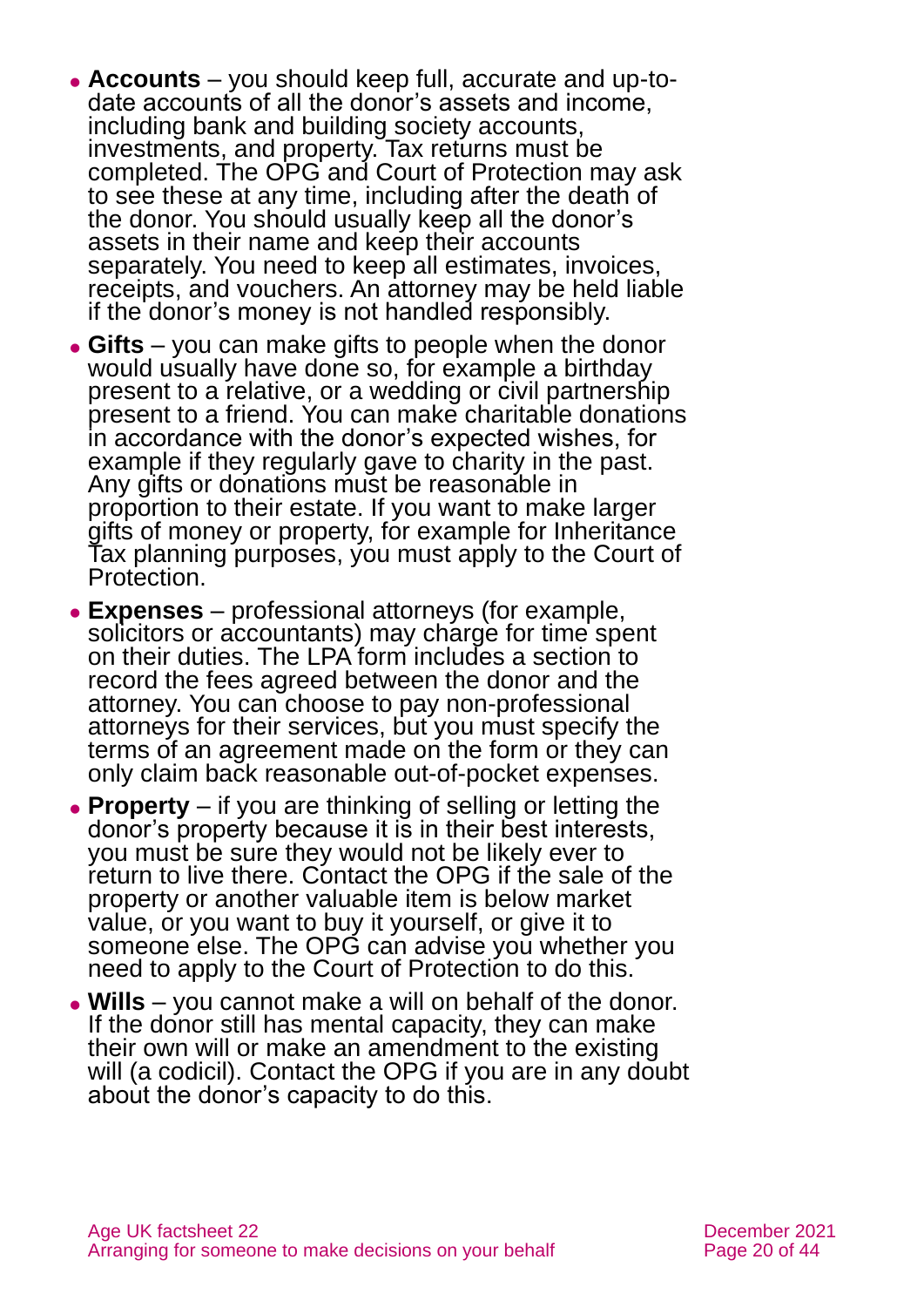If a will is needed for someone lacking mental capacity, a '*statutory will*' can be made through the Court of Protection. This can be if they made a will that needs amending due to a change in circumstances (e.g. the death of the main beneficiary). Contact the OPG if this is necessary.

If the donor has a will already, it may be appropriate for you to see the will as part of carrying out your duties as attorney. This might apply, for example, if you need to know whether a property was intended to be left to someone and you are considering selling it. Seek advice from the OPG about accessing the donor's will.

⚫ **Making a grant of representation** – this is a court document confirming a person can deal with someone else's estate as an executor when the other person dies. HM Courts and Tribunals services have confirmed that, if you have capacity, your attorney can obtain this on your behalf if you do not wish to make the application. Your attorney can do this if you have lost capacity and your LPA is registered.

If you do not comply with your duties as an attorney, you may be ordered to pay compensation to the donor for any losses.

#### **Duties of an attorney under a health and care decisions LPA**

You do not have authority to act on financial decisions unless you are also appointed under that LPA.

⚫ **Where the donor lives** – you can make decisions on where it is in the best interests of the donor to live, for example in a care home. You cannot make decisions about selling the donor's house unless authorised under a financial decisions LPA.

If the donor is subject to the *Mental Health Act 1983* (MHA), restrictions may apply to decisions about where the donor lives. If the donor is treated for a mental disorder and is detained under the MHA, you cannot make decisions refusing, or consenting to, treatment. If the donor is subject to a MHA *guardianship*, you cannot make decisions about where the donor lives, or any decision that conflicts with decisions the guardian has a legal right to make. For advice about the MHA, contact MIND.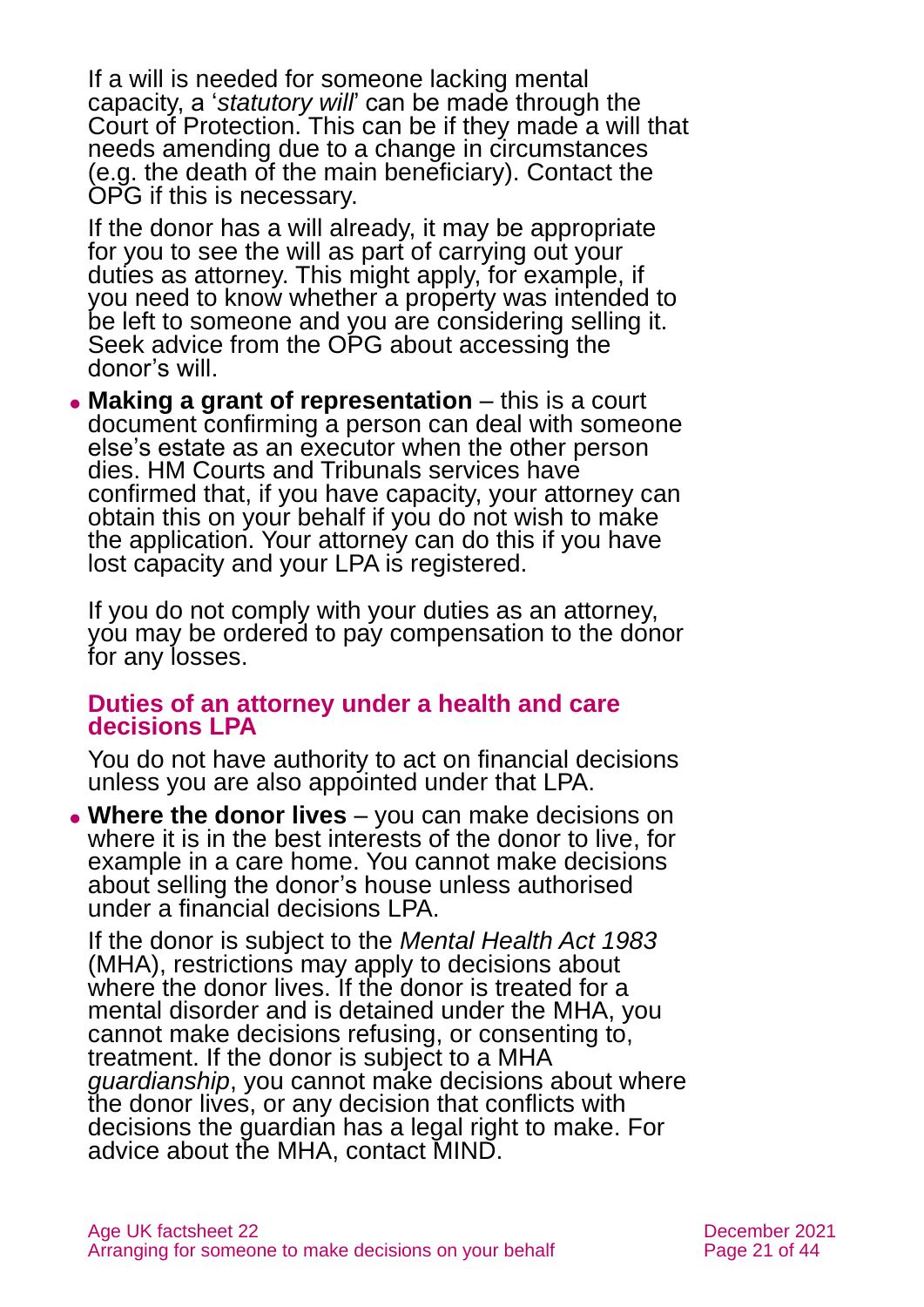- ⚫ **Medical treatment** as long as there is no restriction on your powers under the LPA, you can consent to, or refuse, medical treatment on behalf of the donor.
- ⚫ **Life-sustaining medical treatment** you cannot refuse life-sustaining treatment on behalf of the donor unless they specifically authorised you to do so. The donor must have signed section five of the LPA form (LP1H) giving their consent for you to make such decisions.

If you make a decision on life-sustaining treatment, you must not be motivated by a desire to bring about the donor's death. The decision must always be made in their best interests.

- ⚫ **Advance decisions** if the donor made an advance decision to refuse treatment, you cannot make a decision relating to the provision of that treatment, unless the LPA was made by the donor after they made the advance decision and they have given you specific authority to refuse, or consent to, that treatment. This issue is very significant as it may relate to life sustaining treatment. For more information, see factsheet 72, *[Advance decisions, advance statements](https://www.ageuk.org.uk/globalassets/age-uk/documents/factsheets/fs72_advance_decisions_advance_statements_and_living_wills_fcs.pdf)  [and living wills](https://www.ageuk.org.uk/globalassets/age-uk/documents/factsheets/fs72_advance_decisions_advance_statements_and_living_wills_fcs.pdf)*.
- ⚫ **Wills** You cannot make a will on behalf of the donor.
- ⚫ **Marriage and civil partnerships** you cannot consent to marriage or civil partnership on behalf of the donor or to divorce or dissolution of a civil partnership. You cannot consent to sexual relations on their behalf.

#### **4.8 Cancelling the power**

You (the donor) can cancel (revoke) an LPA at any time provided you have mental capacity. However, once registered, an LPA cannot be cancelled without an order of the Court of Protection if you lose mental capacity to cancel it yourself. To cancel a registered LPA, you must:

- ⚫ sign a witnessed *'deed of revocation'* and send it to the OPG. The OPG website and helpline provides information about how to do this
- write to the attorney(s) advising them the document has been revoked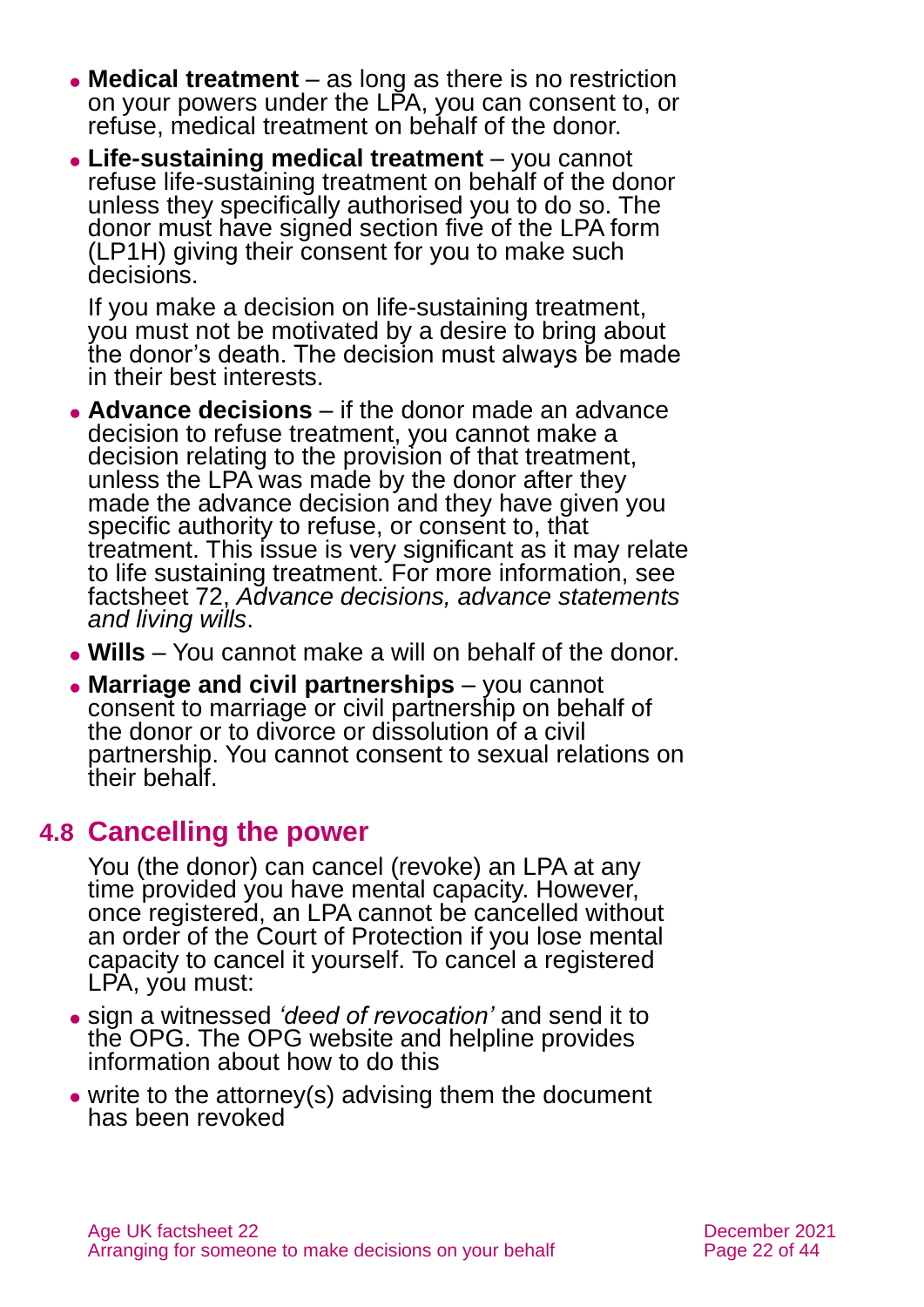For financial decisions LPA, tell banks, building societies and institutions where you have money invested that the LPA has been revoked.

### **4.9 Duration of an LPA**

The LPA remains valid until one of the following occurs:

- ⚫ death or loss of mental capacity of a sole attorney
- ⚫ in a financial decisions LPA, bankruptcy of the donor or the sole attorney, or the donor or sole attorney becomes subject to a debt relief order
- ⚫ a sole attorney is married or in a civil partnership with the donor and the relationship legally ends, unless the donor makes an instruction that the attorney can continue acting in these circumstances
- a sole attorney no longer wants to act (known as *'disclaiming')*
- there is more than one attorney, and one attorney dies, or is unable to act, or no longer wants to act, when all decisions under the LPA must be made jointly
- ⚫ revocation by the donor or the Court of Protection.

If you have appointed one or more replacement attorneys, the LPA may be able to continue if an original attorney is unable or no longer wants to act. If the donor dies, an LPA comes to an end. You must notify the OPG and send them the LPA documents and a copy of the death certificate.

# <span id="page-22-0"></span>**5 Existing Enduring Powers of Attorney**

If you have an Enduring Power of Attorney (EPA) set up before 1 October 2007, it is still valid and can be registered. The EPA must be registered at the OPG once the donor loses capacity to make decisions about their finances. The fee to register an EPA is £82. Forms and guidance can be downloaded from the OPG website,

[www.gov.uk/government/publications/register-an](http://www.gov.uk/government/publications/register-an-enduring-power-of-attorney)[enduring-power-of-attorney](http://www.gov.uk/government/publications/register-an-enduring-power-of-attorney) or by phoning 0300 456 0300.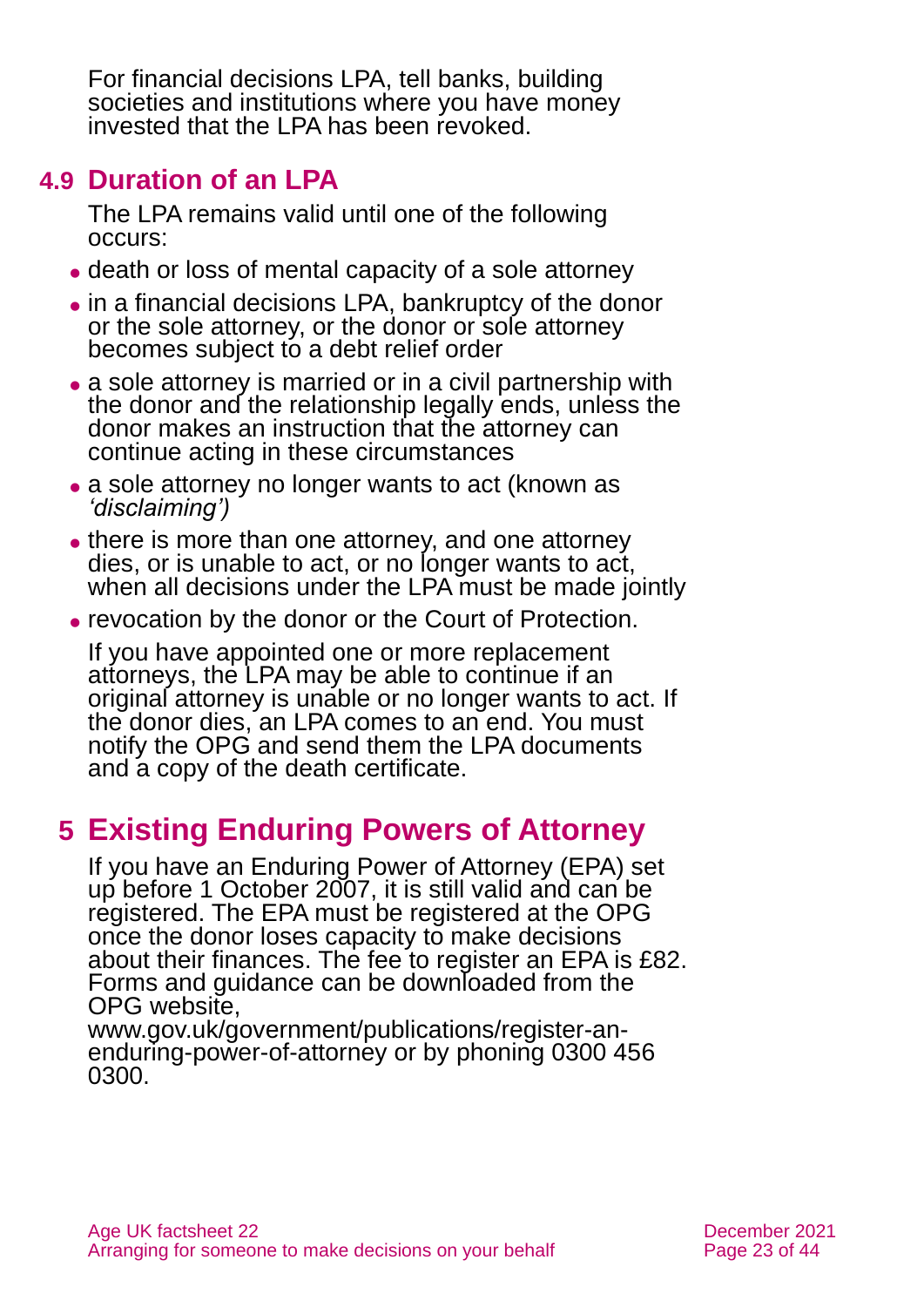If the attorney believes you may be distressed by receiving the notice to register the EPA, the Court of Protection may agree to dispense with the notice to you. Seek advice from the OPG as there may be fees in involved in dispensing with the notice.

#### **Revoking an EPA**

A registered EPA can only be revoked by the Court of Protection. The Court of Protection revocation fee is £371. A fee exemption or reduction may be available.

An existing EPA can be revoked and a financial decisions LPA set up instead, as long as the donor still has mental capacity at the point the LPA is created. Alternatively, you can keep your financial decisions EPA and create a separate health and care decisions LPA to run alongside it.

If you want to revoke an unregistered EPA, notify the attorney(s) and anyone else aware of it that it is revoked. For example, write to your bank if the EPA was previously used there.

You should also create a legal document called a Deed of Revocation to state the EPA has been revoked. It can help avoid disputes or future uncertainty. You and a witness sign this document and a copy must be given to each attorney. Go to [www.gov.uk/use-or-cancel-an-enduring-power-of](http://www.gov.uk/use-or-cancel-an-enduring-power-of-attorney)[attorney](http://www.gov.uk/use-or-cancel-an-enduring-power-of-attorney) for information about creating a Deed of Revocation.

### <span id="page-23-0"></span>**6 Deputies**

The Court of Protection can appoint a deputy to act for you if you lack mental capacity and have not made an LPA or EPA. There are two types of deputy:

- ⚫ property and financial affairs, and
- personal welfare.

Personal welfare deputies are uncommon. Usually, a deputy of this kind is not needed as health and social care professionals working with you and your family make those decisions, or, if there is serious conflict, the Court of Protection decides. Seek advice from the OPG if you thinking about making an application for a personal welfare deputy.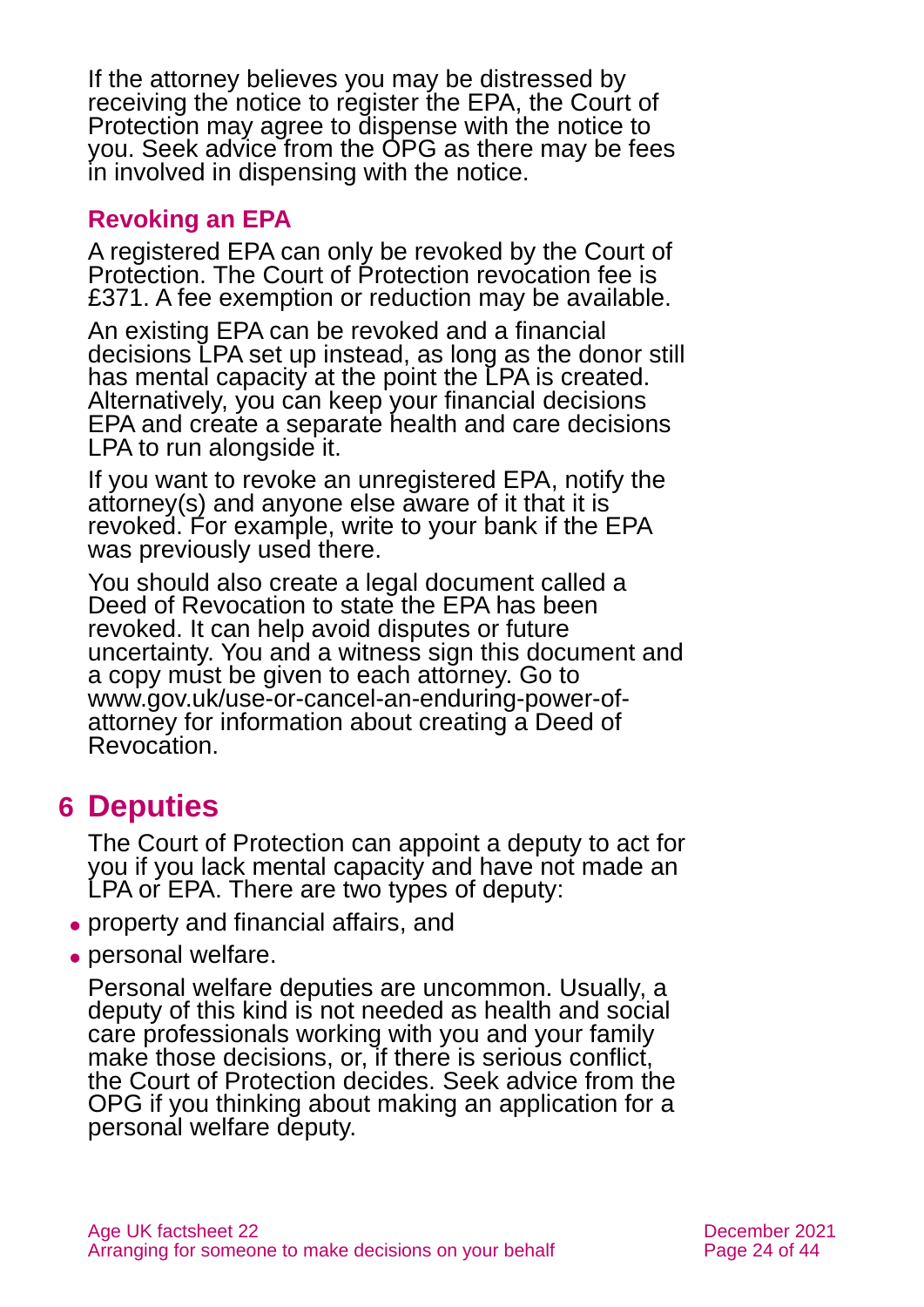Two or more deputies can be appointed, to work jointly (they act together on all decisions) or jointly and severally (they can act separately or jointly on any particular decision). The court order explains what decisions the deputy is legally allowed to make. It may require regular reports to the OPG to ensure the deputy is acting in your best interests.

To support this, the deputy should keep a record of any decisions they make, for example:

- ⚫ making a major investment
- ⚫ changing the care you receive or deciding where you should live.

A deputy must be trustworthy and have the necessary skills to carry out their duties. It is usually a family member or friend, if they are willing to take on the role. The Court can appoint an independent professional deputy such as a solicitor or an officer from the social services department if this is in your best interests.

They must keep copies of documents about decisions they make:

- receipts
- bank statements
- letters and reports from health agencies or social services.

A deputy must usually complete a report once a year, using a deputy report form.

Anyone thinking of applying to be your deputy should check whether an appointee for benefits could be used to manage your money instead. This applies if your income is solely made up of benefits including the State Retirement Pension. See [section 7](#page-27-0) for more information.

The OPG publish professional deputy standards, which are at

[www.gov.uk/government/publications/office-of-the](http://www.gov.uk/government/publications/office-of-the-public-guardian-deputy-standards)[public-guardian-deputy-standards](http://www.gov.uk/government/publications/office-of-the-public-guardian-deputy-standards)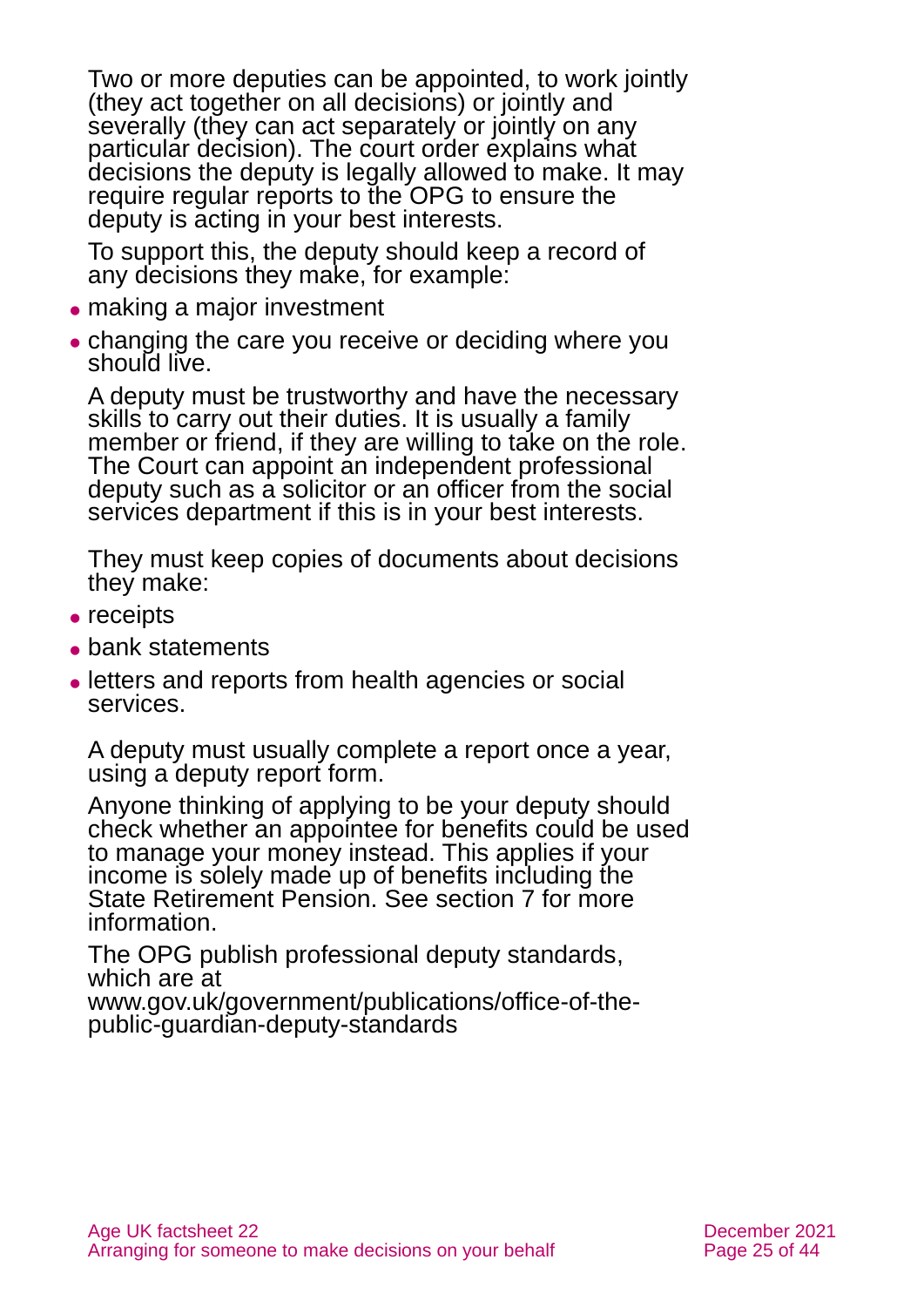### **6.1 Security bonds for financial affairs deputies**

Most deputies must pay a bond to a security bond provider to protect your finances to cover any loss due to their behaviour. If the deputy pays the bond from their own funds, they can reclaim the money from you once they have authority to act. They get a letter from the Court telling them how to do this. The Court determines the level of security required.

### **6.2 Role and responsibilities of a Courtappointed deputy**

A deputy should consult the Code and must follow the principles of the Act. They have a legal duty to:

- ⚫ always make decisions in your best interests
- take all practicable steps to help you make the decision yourself
- ⚫ allow you to make the decision if you have the capacity to do so
- ⚫ only make decisions they are authorised by the Court to make.

The powers granted a deputy cease on the death of the client. A deputy does not have authority to deal with the estate.

### **6.3 Applying to be appointed as a deputy**

An application to be appointed as a deputy must be made to the Court of Protection using the application form COP1 and the deputy's Declaration form COP4. The Court uses information provided on the declaration form to assess your suitability to be a deputy. This includes information about your personal circumstances and your financial circumstances. You must also submit forms COP3 and COP1A or COP1B.

As the application process is complex, it is advisable to seek advice from the OPG or use the guidance available at [www.gov.uk/become-deputy](https://www.gov.uk/become-deputy)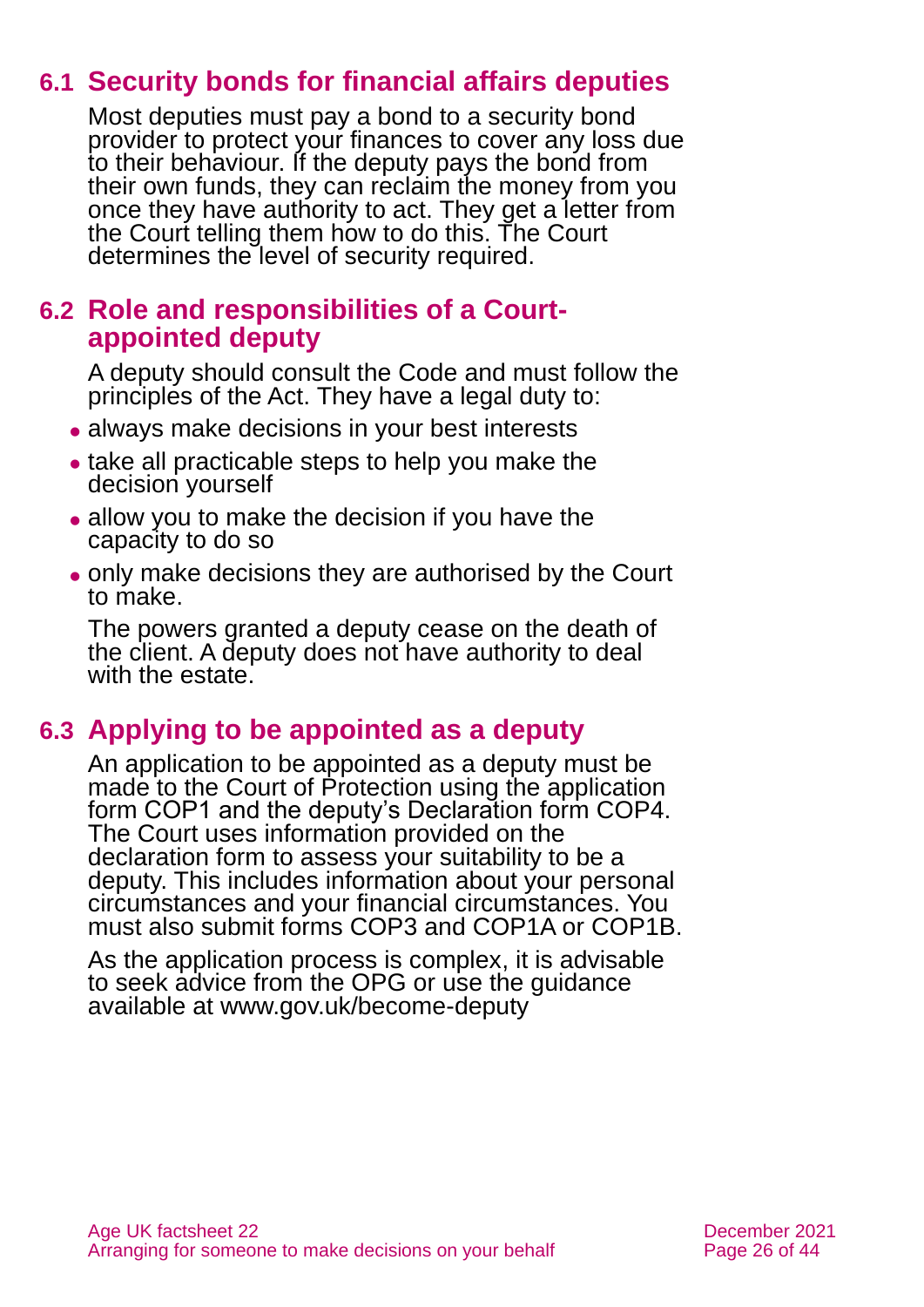### **6.4 Fees and fee remission for deputies**

Where a prospective deputy for property and financial affairs pays fees from their own funds, the fees can later be refunded from the finances of the person lacking mental capacity. This may also be possible when the deputy is for personal welfare. Seek advice from the OPG.

There is a fee of £371 payable to the Court of Protection when a deputyship application is made. If both types of deputy are applied for, the application fee must be paid twice. There is an additional fee of £494 if the Court of Protection decides your case needs a hearing. Contact the OPG for information about who can claim help with the application fee.

A one-off deputy assessment fee of £100 must be paid to the OPG when it receives an order appointing a deputy. It is used to assess the level of supervision they need – General or Minimum. The fees are:

- ⚫ £320 for the General Supervision fee or
- £35 for the Minimum Supervision fee.

Fees are due annually on 31 March. They are billed in arrears and are calculated on a pro-rata basis if there are part year supervision changes.

#### **Exemption or remission for assessment and supervision fees**

Once a deputy has been appointed, the assessment fee must be paid. The supervision fee is paid at the end of the financial year. Entitlement to help with the fees is based on the circumstances of the person the deputy has been appointed for.

No remission is available for the minimal supervision fee. An application for fee remission or exemption should be made within six months of the fee being raised, using [form OPG120](https://www.gov.uk/government/publications/deputy-fees-remission-or-exemption) and must be supported by relevant evidence.

The OPG has discretion to grant remissions/exemptions for a three-year period where it is unlikely there will be any changes in financial conditions. Any changes must be immediately reported by the deputy.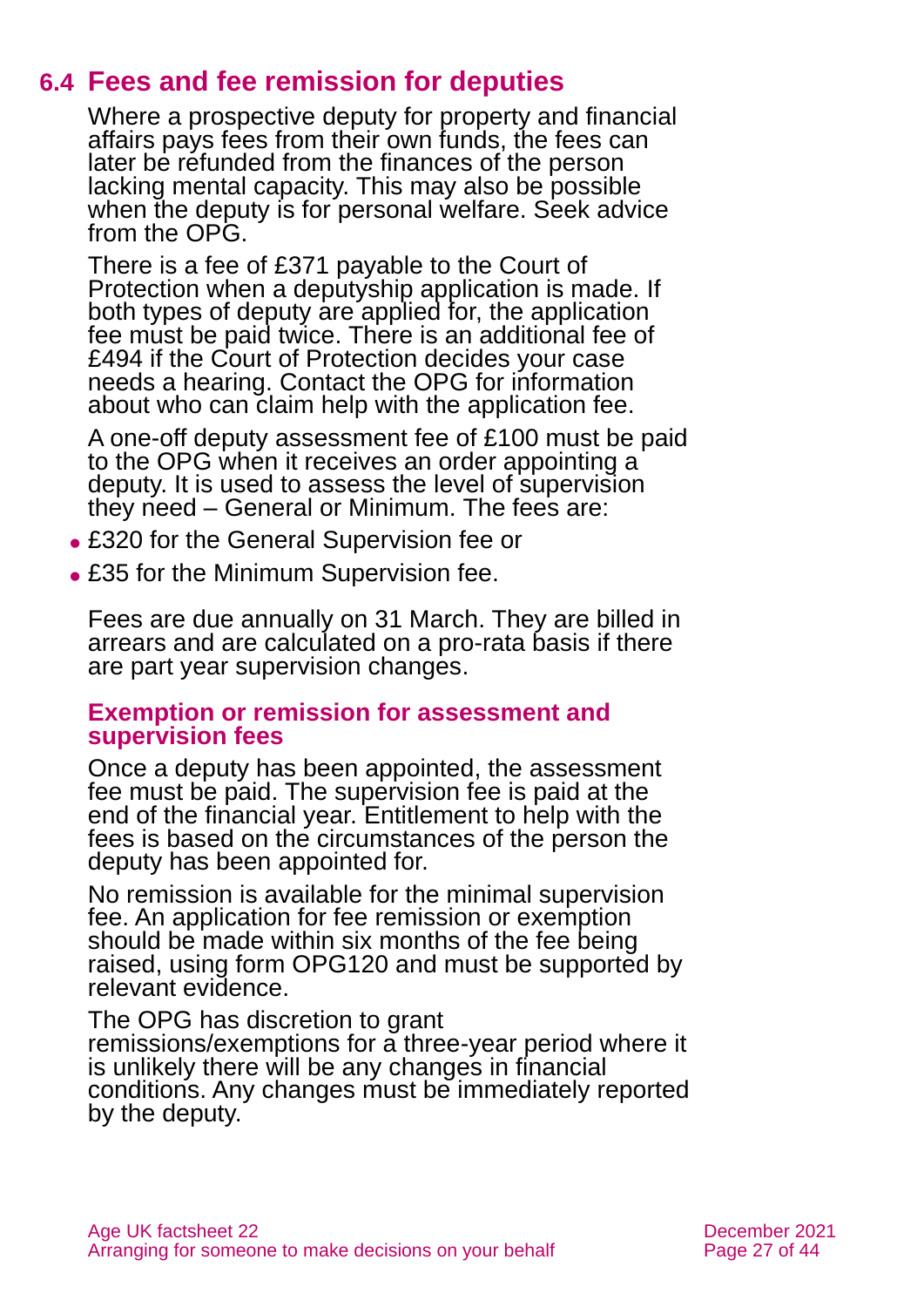#### **Exemption**

[See section 4.6](#page-16-0) for fee exemptions that also apply for deputyship.

#### **Remission**

If your gross annual income is less than £12,000, you are eligible for a 50 per cent fee reduction.

#### **Hardship**

If there is no eligibility for remission or exemption but other circumstances are likely to result in financial hardship, an application can be made to have fees waived. This requires appropriate evidence such as details of income, savings, expenses, etc.

#### **6.5 Interim order while waiting for deputy to be appointed**

It may take some time before the application of a deputy is approved. In the meantime, financial decisions cannot be made for the person lacking mental capacity.

If an urgent, one-off decision needs to be made, such as paying outstanding care home fees, an urgent interim order can be applied for. There is no fee for this. Forms can be downloaded from [www.gov.uk/emergency-court-of-protection](http://www.gov.uk/emergency-court-of-protection)

# <span id="page-27-0"></span>**7 Appointees for benefits**

If you lack mental capacity to manage income from social security benefits, the Department for Work and Pensions (DWP) can make someone your '*appointee*' to do this for you. There is no fee involved in becoming your appointee. The appointee is usually someone you know, like a close relative or friend. In some cases, the appointee is an organisation, like the local authority ('*corporate appointee*').

An appointee is not needed if you have a financial LPA, an EPA, or deputy, as the person acting for you is authorised to manage your benefits. If you live in a care home, the appointee can be the owner or manager, but only as a last resort.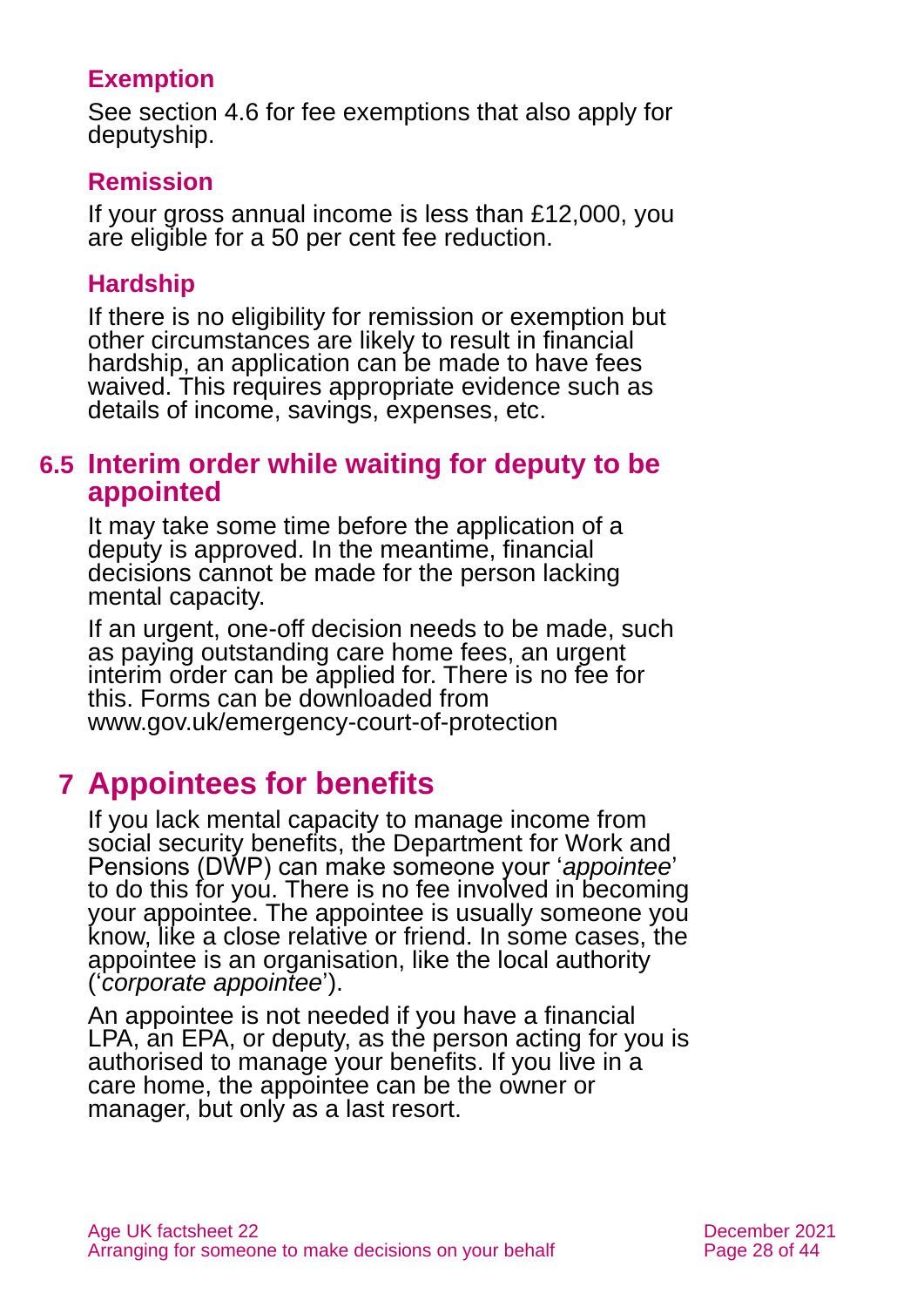If you have mental capacity but are physically disabled and cannot manage your benefits income, the DWP may allow you to have an appointee, but this is rare. Generally, if you are capable of managing your financial affairs but need someone to collect your benefit payments for you, see the options in [section 9](#page-30-0) instead.

#### **Applying to become an appointee**

An application to become an appointee needs to be made to the DWP via the helpline for a particular benefit. The person applying must be aged 18 years or over. Someone from the DWP visits you to assess if an appointee is needed. They interview the prospective appointee to make sure they are a suitable person. During the interview, an appointee application form BF56 is completed.

If the DWP agree with the application, the appointee is sent form BF57 confirming they have been formally appointed to act. Once an appointee is authorised, the DWP should monitor the situation to make sure it is still suitable for both of you.

The appointment can be stopped if the appointee does not act properly under the terms of the appointment, or you regain your ability to manage your own benefits, or the appointee becomes incapable of fulfilling the role – they must let the DWP know immediately.

For more information see [www.gov.uk/become](http://www.gov.uk/become-appointee-for-someone-claiming-benefits)[appointee-for-someone-claiming-benefits](http://www.gov.uk/become-appointee-for-someone-claiming-benefits)

### **7.1 The role and responsibilities of an appointee**

The appointee must:

- sign your benefit claim forms
- use income solely for your benefit, in your best interests
- manage your benefits appropriately, including telling the DWP of any change of circumstances and arranging for any overpayments to be paid back
- tell the DWP if they need to stop being the appointee. For example, because you regain mental capacity.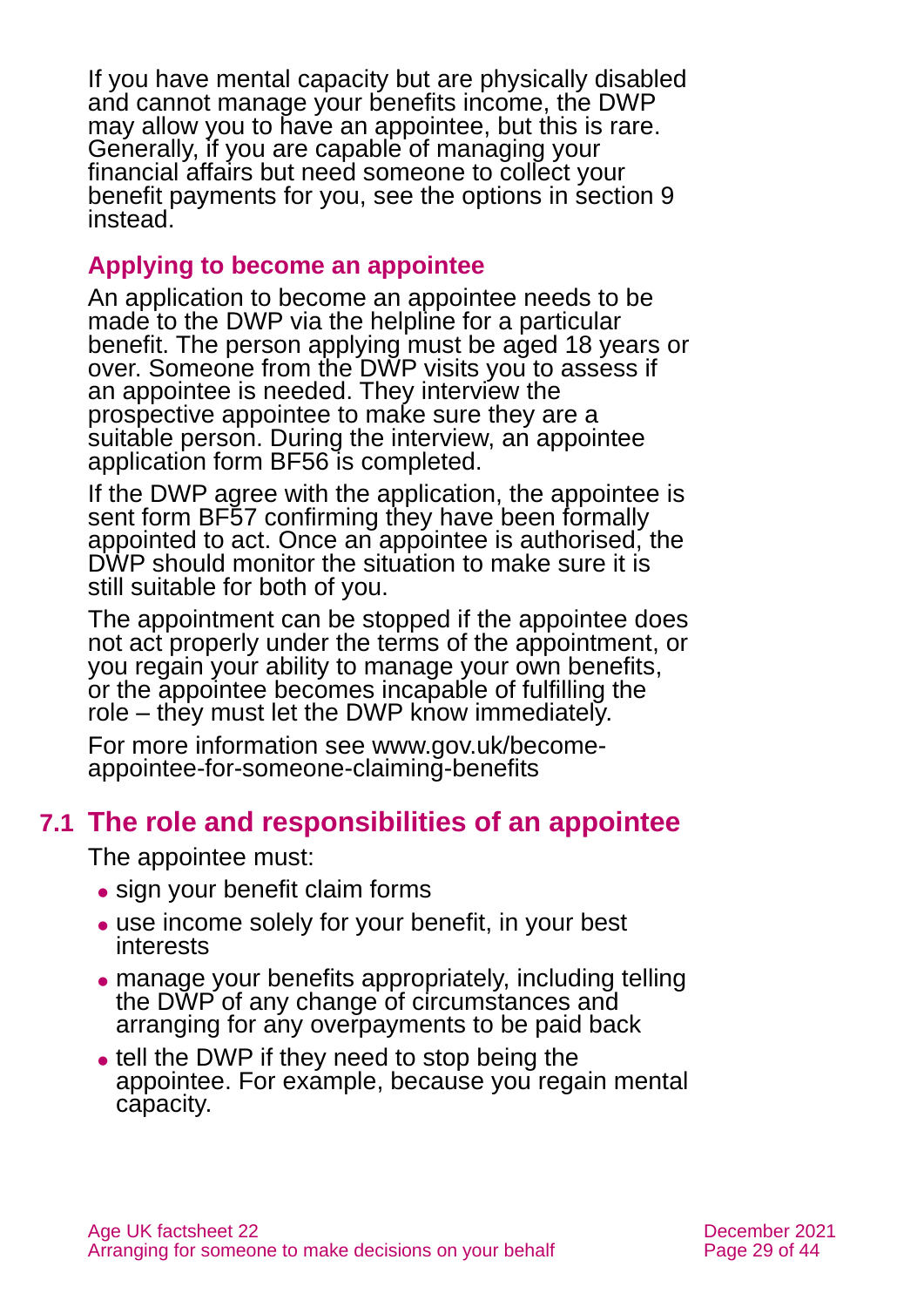#### **Dealing with your capital**

Your appointee only has the power to deal with your benefits income. An appointee cannot deal with any other assets, savings, or income from other sources.

Unspent pension and benefits can be treated as capital, for example for financially assessed local authority care services. The appointee may not have full legal authority to deal with such issues and other options may have to be considered, for example oneoff court order application to the Court of Protection, which avoids the need for a deputyship application.

#### **Complaints and concerns about appointees**

If you are concerned an appointee is abusing their position or is not acting in the person's best interests, contact the relevant DWP agency.

# <span id="page-29-0"></span>**8 Independent Mental Capacity Advocates**

An Independent Mental Capacity Advocate (IMCA) can support and represent you if you lack capacity to make certain health and welfare decisions. This is when there is no one appropriate to consult about the decision, other than those providing care or treatment to you in a professional or paid capacity.

An IMCA is an independent person who must have relevant experience and training for the role. They must:

- ⚫ support and represent you with decisions about your best interests
- find information to help assess what is in your best interests. This can be information about your feelings, values, and beliefs, or finding out if there is a way to help you make or communicate your own decision
- challenge decisions which may not be in your best interests.

An IMCA may be consulted in relation to decisions about care reviews or in safeguarding cases. If the decision relates to safeguarding, an IMCA may be appointed, even if people who know you are available to be consulted.

An IMCA must be instructed if a decision must be made about: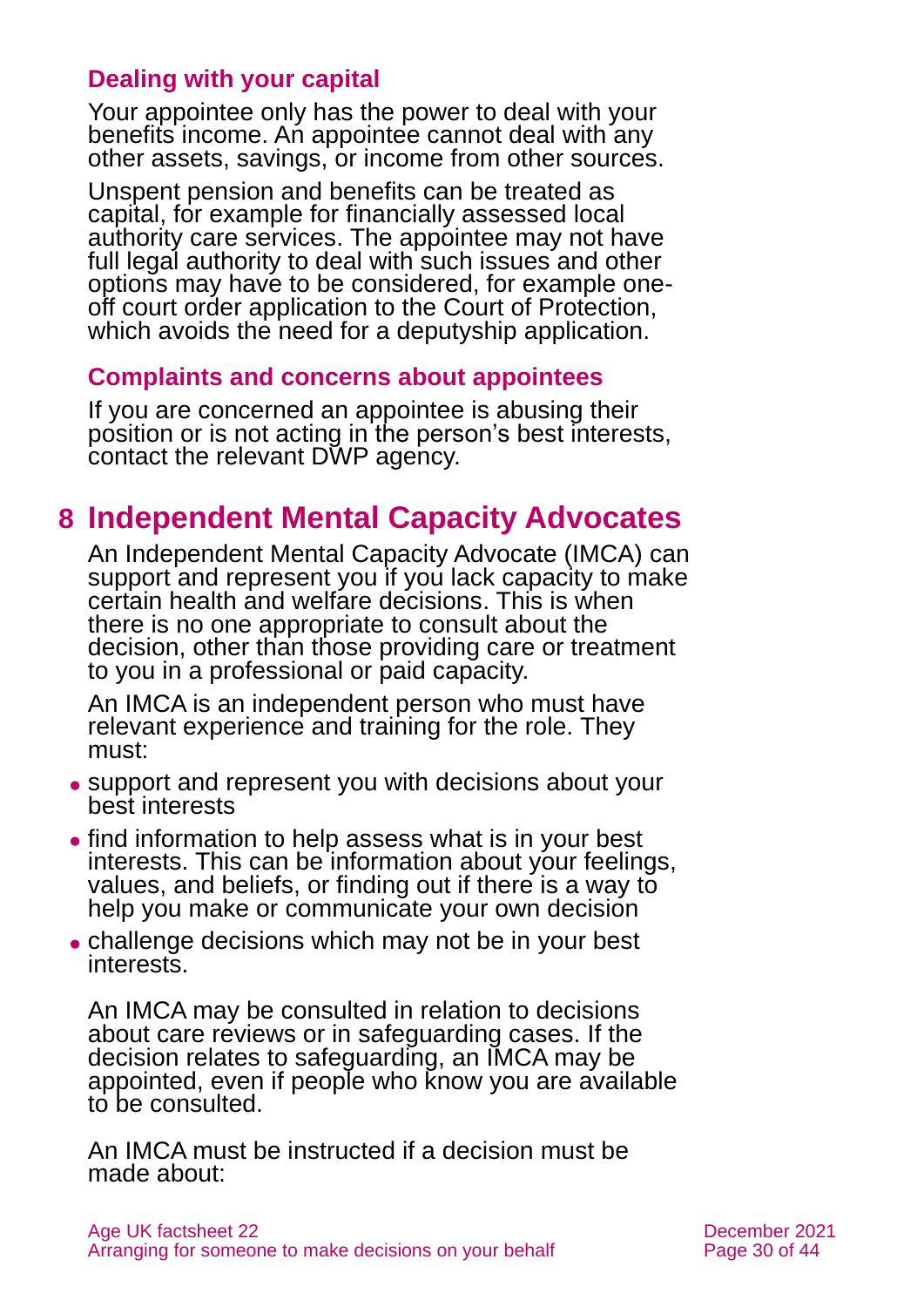- ⚫ serious medical treatment or
- a long-term stay in hospital or a care home (long term means more than 28 days in hospital or eight weeks in a care home) or
- ⚫ a move to a different hospital or care home for a longterm stay.

If an urgent decision is needed, it may not be possible or appropriate to instruct an IMCA. If an urgent decision is about moving accommodation, an IMCA must be instructed as soon as possible after the move.

The local authority or NHS organisation providing your care or treatment are responsible for instructing the IMCA.

They must take into account the representations and information provided by the IMCA when deciding what is in your best interests.

# <span id="page-30-0"></span>**9 Arrangements while you have capacity**

Nobody can make decisions on your behalf about your healthcare or personal welfare while you have capacity to make these decisions yourself. However, you can choose to let other people manage and access your finances, even if you could manage them yourself.

### **9.1 Ordinary power of attorney**

An Ordinary Power of Attorney (OPA) is only valid while you still have mental capacity to make your own decisions and is likely to be the most appropriate in the following circumstances:

- ⚫ if you need someone to act for you for a temporary period, for example while you are on holiday
- ⚫ if you want someone to act for you only while you are able to supervise their actions.

If you want someone to be able to act for you when you lose capacity to make your own decisions and when you can no longer supervise their actions, you should consider creating an LPA instead.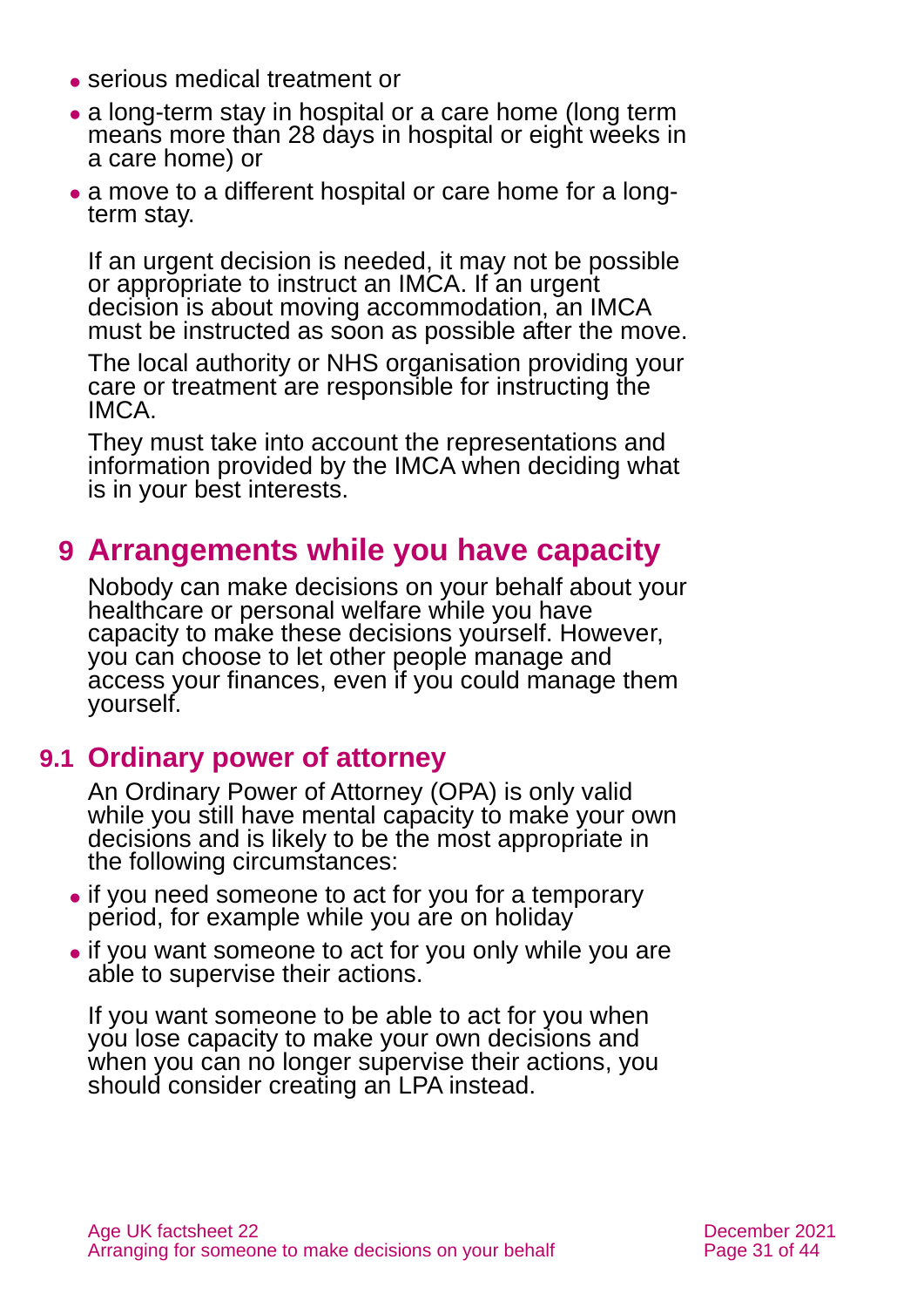An ordinary power of attorney provides the person appointed with a legal document that proves their powers. You can buy an OPA document from a law stationer (some high street stationers stock them) or arrange for a solicitor to prepare one.

It is for you, as the donor, to decide what the power of attorney covers and whether it is a general power, without restrictions, or whether it gives limited powers only to do a specific act, for example to sell a house.

In either case, you can still also act for yourself.

#### **How long does an OPA last?**

Whether the OPA is a general one or is limited, it is only valid while you are capable of giving instructions. It ends if:

- ⚫ you lose mental capacity to make your own financial decisions and are no longer able personally to supervise or direct the attorney
- ⚫ you revoke the power
- the power is limited to a specific task which has been completed, or
- the attorney(s) themselves die or lose mental capacity.

#### **9.2 Arrangements for access to your bank account**

#### **Direct debits and standing orders**

Many banks and building societies offer an easy-touse basic bank account. Your pension or benefits can be paid directly into these and most accounts let you set up direct debits and standing orders.

A standing order instructs your bank or building society to regularly transfer a fixed amount to another person's account. You control your finances and they cannot access any funds except the transfer amount. The person must have an account to transfer the money into. It can take up to four working days to access the money, so may be unsuitable if access is needed urgently.

A direct debit instructs your bank or building society to allow someone to collect money from your account. They can collect any amount, provided they tell you beforehand of the amount and date it will be collected.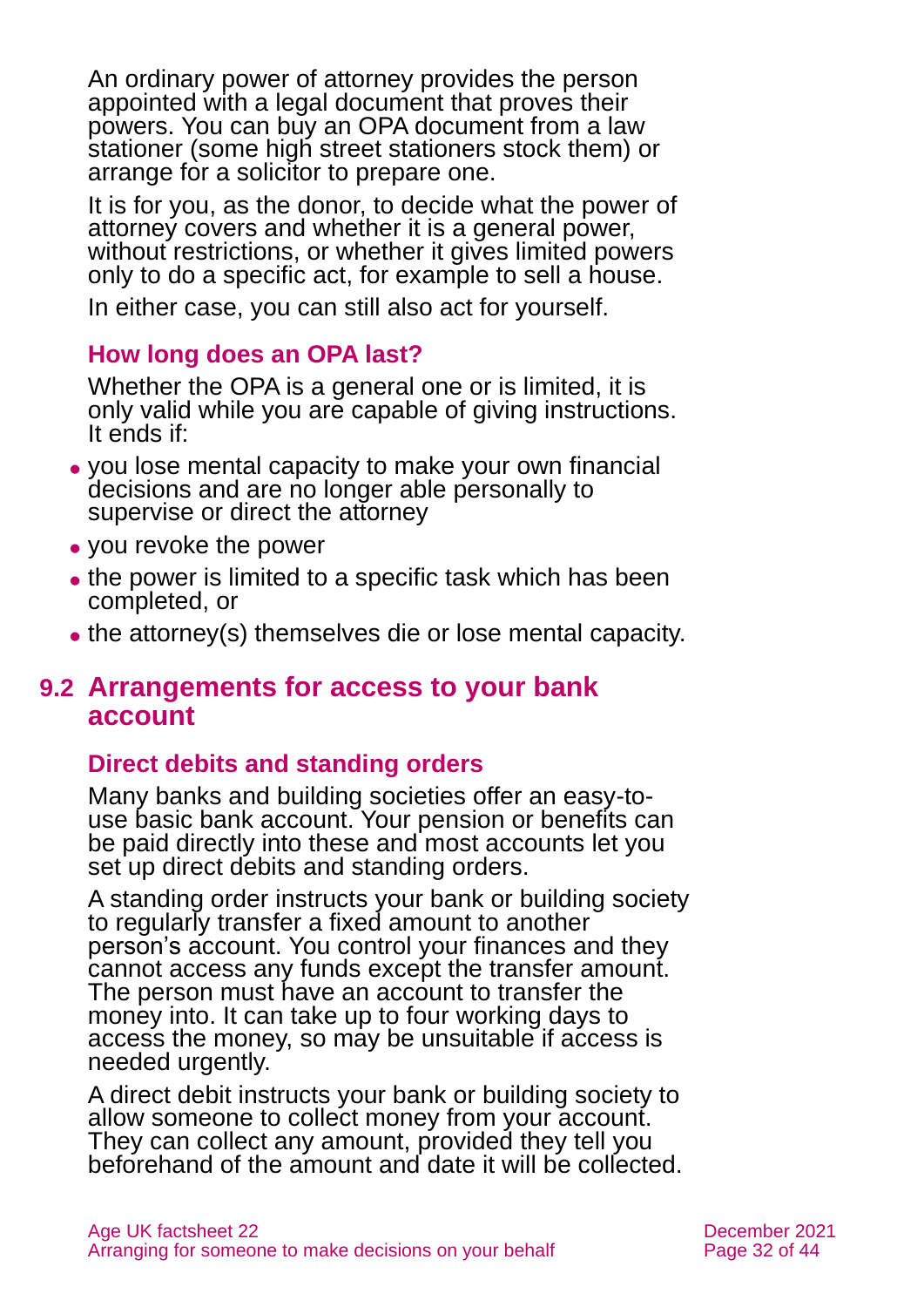#### **Joint accounts**

This gives you and the joint account holder the authority to withdraw all money in that account. This means you do not need to set up any specific instructions. You must be sure you trust the other account holder, as there is no restriction on their access to the funds and you may be liable for their debts.

You both have a card and a personal identification number (PIN) to allow easy access to the account. The Building Societies Association leaflet *[You and](https://www.bsa.org.uk/information/consumer-factsheets/savings/you-and-your-joint-account)  [your joint](https://www.bsa.org.uk/information/consumer-factsheets/savings/you-and-your-joint-account) account* has more information.

#### **Third party mandate**

This is an instruction to your bank or building society to provide access to your account by another person. The mandate has details of exactly what authority you want to give to them, so you can specify how much access to give. The other person is not usually given a card and PIN so they cannot use cash machines. This option may suit as a long-term arrangement if you trust the person who has the mandate. Mental incapacity terminates the mandate.

#### **Emergencies (letters of authority)**

If you are temporarily unable to withdraw money from your account, for example, you are temporarily housebound after an operation, banks and building societies may accept a letter of authority, which requests a third party to withdraw money on your behalf on a one-off basis. There is a high risk of fraud, so some banks and building societies do not offer this.

#### **Post Office card account for benefit payments**

If you have a Post Office card account, you can apply for another person to have permanent access to your account, called the Permanent Agent. They are issued with their own card and PIN number. You must be able to trust the person in this role, as they can withdraw up to £600 a day.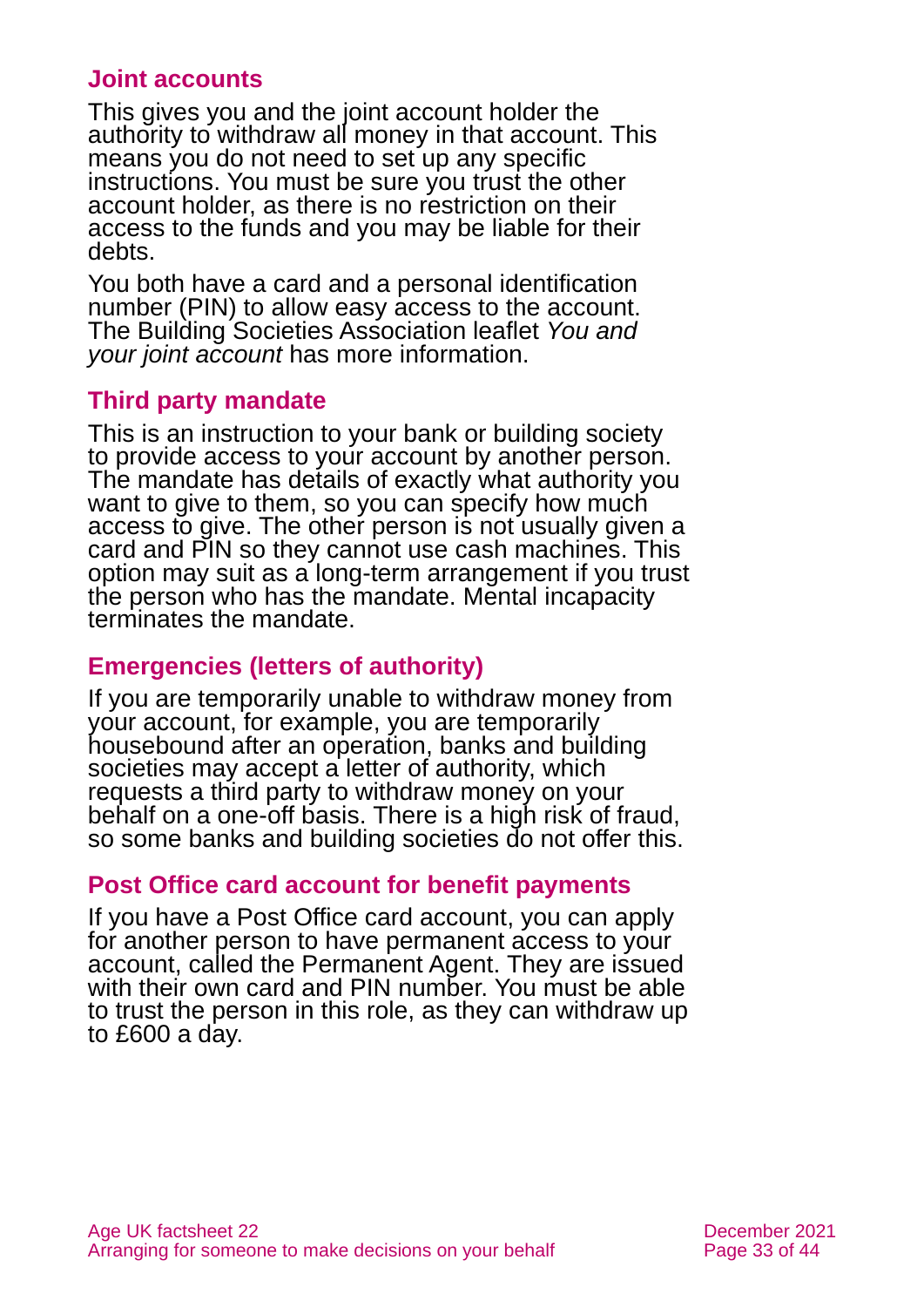#### **Payment of benefits**

The Department for Work and Pensions (DWP) no longer makes payments by giro cheque. There is a *Payment Exception Service*, where DWP sends you a card, a voucher over email, or a text message with a reference number that you can use to collect money from PayPoint outlets. There are PayPoint outlets across the UK, including some newsagents, convenience stores and supermarkets.

If you cannot get to a PayPoint and ask someone to do this for you, they must show your card, voucher or text to the person serving them and show an original document (not a copy) proving their and your identity. Acceptable documents include a passport or recent utility bill. If you do not have these, contact the office that pays the benefit for pension.

#### **9.3 Access to a bank account if you lose mental capacity**

A bank freezes the account of a sole account holder if it becomes aware a customer has lost mental capacity. It only restores access with a Court of Protection order (deputyship/Court Order), a registered financial decisions LPA, or a registered EPA.

If one holder of a joint bank account loses mental capacity, banks and building societies should use their discretion to decide whether to temporarily restrict the use of the account to essential transactions only (for example, living expenses and medical/residential care bills) until a deputy is appointed or an LPA or EPA is registered.

Once an attorney or deputy can act for the account holder lacking mental capacity, it is usually appropriate to close a joint account because the person's money should generally be kept separate from anyone else's.

There may be other reasons to keep a joint account open, for example where the donor and attorney are a couple and the joint account is long standing.

However, if one member of a couple enters permanent residential care and receives local authority financial support for the placement, it is probably advisable to open separate bank accounts. Seek advice from the OPG if you are unsure how to proceed.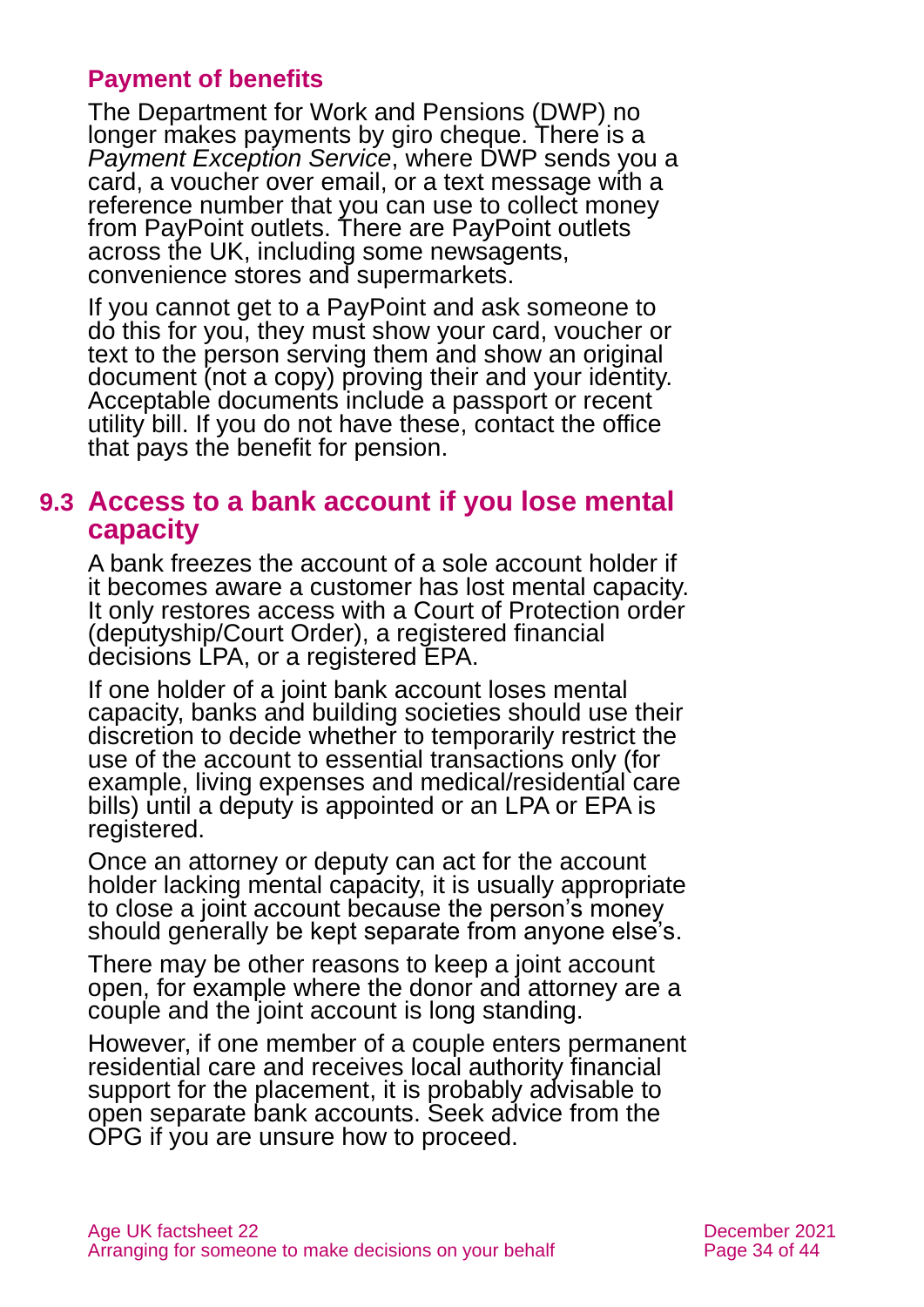The OPG and British banking bodies publish a leaflet *[Guidance for people wanting to manage a bank](https://www.gov.uk/government/publications/deputy-and-attorney-guidance-dealing-with-banks)  [account for someone else](https://www.gov.uk/government/publications/deputy-and-attorney-guidance-dealing-with-banks)* that has guidance on how banks and building societies should act if one joint account holders loses mental capacity.

The Mental Health Foundation produce a booklet *[Banking on good decisions –](https://www.mentalhealth.org.uk/sites/default/files/banking_good_decisions_summary.pdf) how can the Mental [Capacity Act help you with your bank, building society](https://www.mentalhealth.org.uk/sites/default/files/banking_good_decisions_summary.pdf)  [or post office account?](https://www.mentalhealth.org.uk/sites/default/files/banking_good_decisions_summary.pdf)* Note that some references and organisations named in this booklet are no longer current.

#### **9.4 Your attorney or deputy accessing your account**

The OPG and British banking bodies say your bank or building society should expect the following information from your attorney or deputy before they allow access to your account:

- ⚫ evidence of your attorney or deputy's authority to act for you. For example, the original or copy of the LPA or EPA document, stamped on every page by the OPG. For a deputy, a copy or original court order document.
- ⚫ proof of the name and address of your attorney or deputy and your name and address if the bank or building society do not already have it.

# <span id="page-34-0"></span>**10 The Office of the Public Guardian (OPG)**

The OPG is a government organisation for England and Wales. It provides help and support services to attorneys looking after the finances, health and care of people who lack mental capacity. It has a register of LPAs and EPAs. They supervise and keep a register of deputies. They investigate complaints about attorneys or deputies.

Call the OPG helpline if you need help with making or registering an LPA, making a deputy application, or with carrying out your duties as an attorney or deputy.

In some cases, it may not be necessary to instruct solicitors to deal with the Court of Protection or the OPG as it adds to the cost, except where complex legal work such as selling a house needs to be done.

The OPG publishes guidance booklets for people making an LPA, people taking on the role of attorney, certificate providers and witnesses.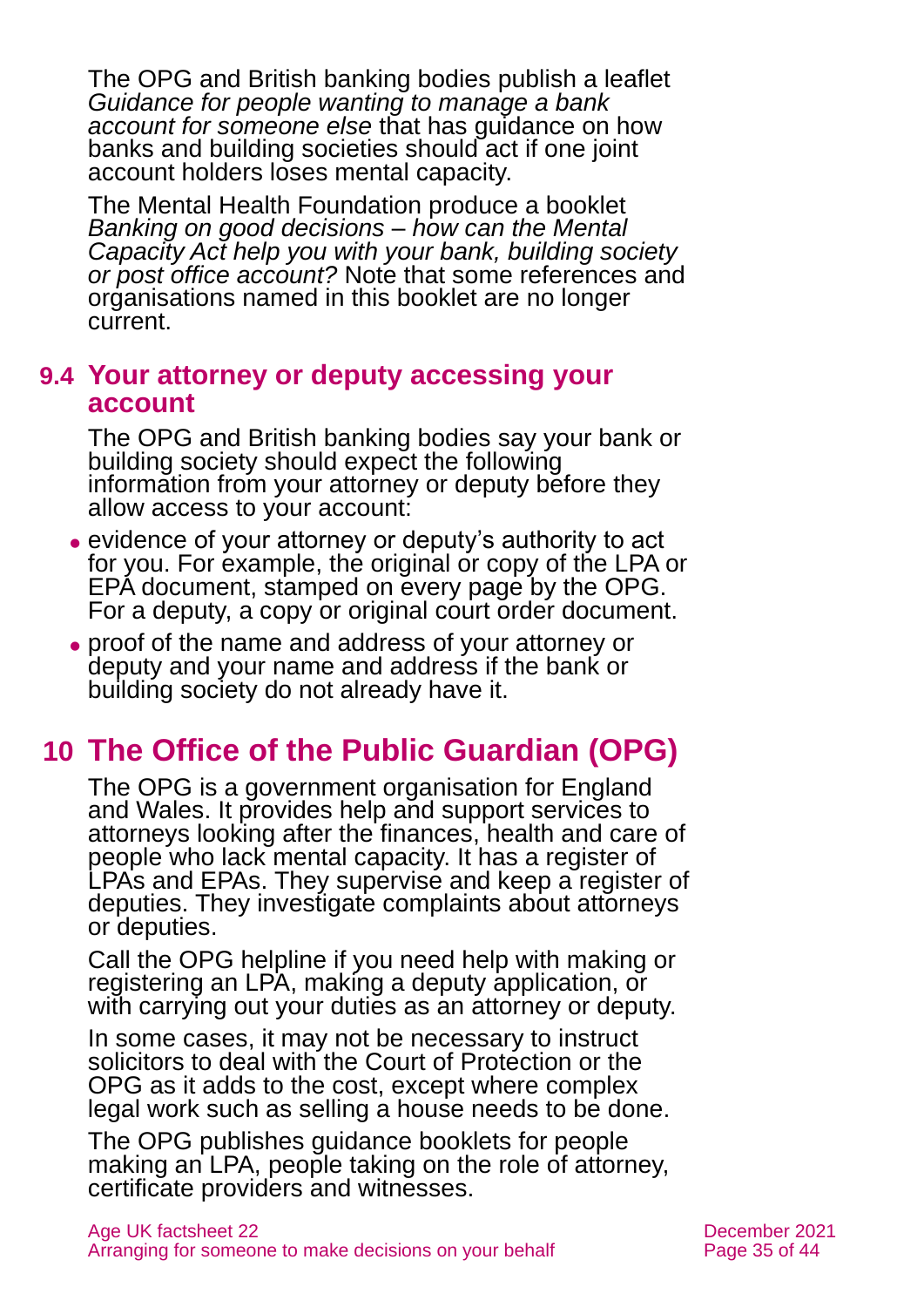These are available at [www.justice.gov.uk/about/opg](http://www.justice.gov.uk/about/opg) or phone 0300 456 0300 to request copies.

### **10.1 Search the OPG register**

You can apply to the OPG to find out if someone has an LPA, EPA or deputy acting for them. The OPG provides information including the name of the attorney or deputy, the decisions they have been appointed to make and any restrictions applying to their authority.

You can also request additional information, not held on the OPG register. The OPG decides if it is in the best interests of the donor for additional information to be provided, meaning your request may be refused.

# <span id="page-35-0"></span>**11 The Court of Protection**

The Court of Protection protects the rights of adults lacking mental capacity. In most kinds of situation, the Court does not need to be involved. The most common example is when the Court needs to appoint a deputy because a person lacking mental capacity has not made an EPA or LPA.

Other situations involving the Court include:

- where there is serious disagreement about mental capacity or best interests that cannot be resolved in any other way
- ⚫ there is an issue over the use or validity of an LPA or EPA
- there is doubt or disagreement about an advance decision to refuse treatment
- a decision needs to be made about serious medical treatment such as proposed withholding or withdrawal of artificial nutrition and hydration from a patient in a permanent vegetative state or cases involving organ donation by a person lacking capacity to consent.

### **11.1 The powers of the Court**

The Court has powers to:

- ⚫ make declarations about your mental capacity to make a decision, if this cannot be resolved in another way
- ⚫ make decisions about your financial affairs if you lack the mental capacity to make decisions yourself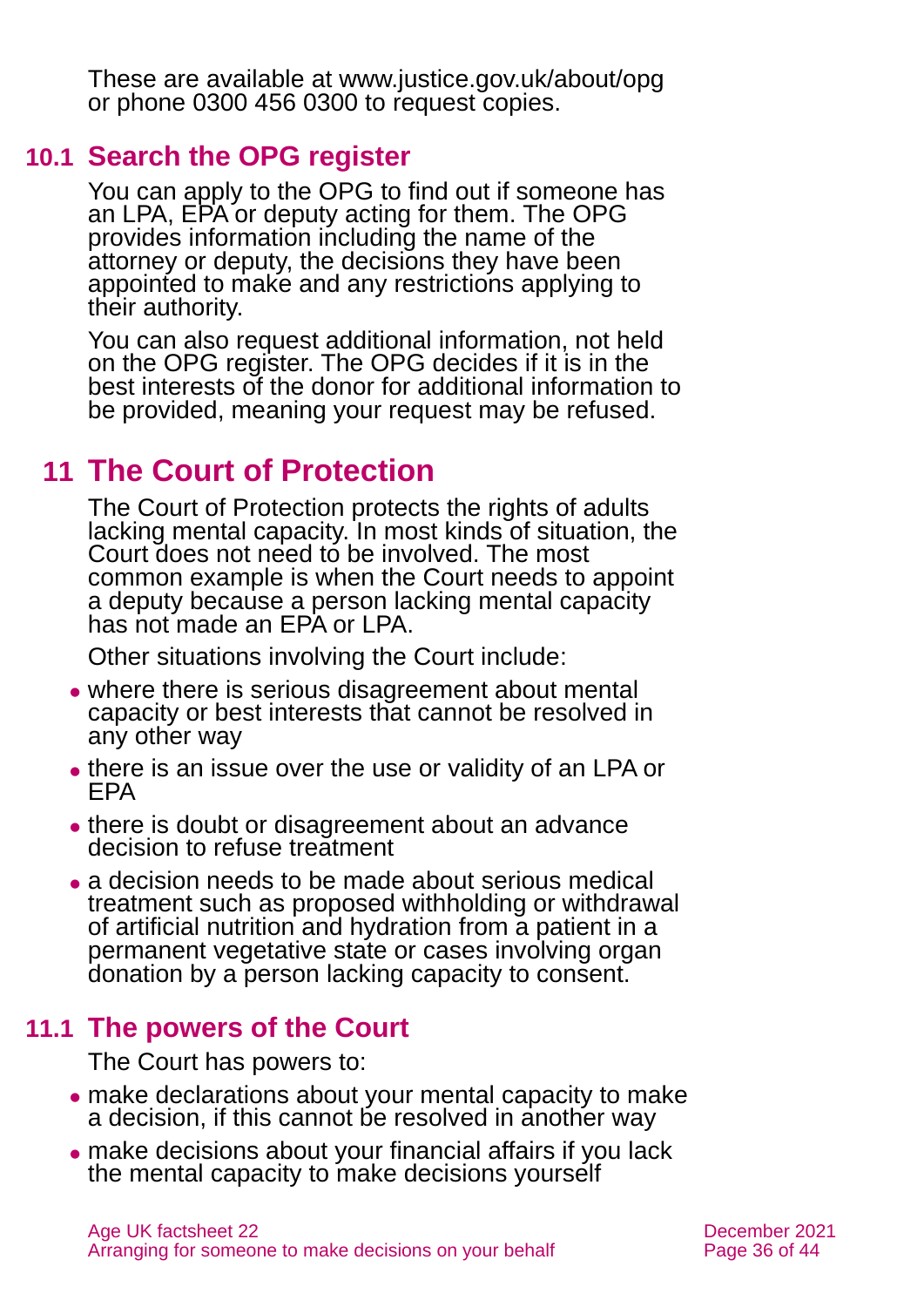- ⚫ end an attorney appointment and/or cancel an EPA or LPA if the attorney's duties are not being carried out in the best interests of the donor
- ⚫ decide urgent or emergency applications where a decision must be made on your behalf due to risk, for example serious medical treatment
- appoint deputies to make ongoing decisions for you if you lack mental capacity

(see overleaf for more Court powers)

- ⚫ give people permission to make one-off decisions on your behalf if you lack mental capacity
- ⚫ consider applications to make statutory wills or gifts
- ⚫ make decisions when you can be deprived of your liberty under the Act
- ⚫ make decisions about an LPA or EPA, including whether they are valid, objections to registration, scope of Attorney powers and removal of Attorney powers.

### **11.2 Applying to the Court**

If you want the Court to become involved, you must make an application. You may need permission from the Court before you apply and it is best to check this with the OPG before you start.

There is a fee of £371 payable when making an application to the Court. You use form COP44A to apply. The form and a guide about with help the fee is available from

[www.gov.uk/government/publications/apply-for-help](http://www.gov.uk/government/publications/apply-for-help-with-court-of-protection-fees-form-cop44a)[with-court-of-protection-fees-form-cop44a](http://www.gov.uk/government/publications/apply-for-help-with-court-of-protection-fees-form-cop44a)

It may be advisable to seek the advice of a solicitor in certain cases involving the Court. Legal Aid under the Legal Help and Legal Representation scheme is available for limited types of proceedings in the Court of Protection, mainly serious health and welfare cases. Seek legal advice about whether you are entitled to Legal Aid funds for your case.

More information about applying to the Court is available at [www.gov.uk/oneoff-decision-personal](http://www.gov.uk/oneoff-decision-personal-welfare)[welfare](http://www.gov.uk/oneoff-decision-personal-welfare) or by contacting the OPG.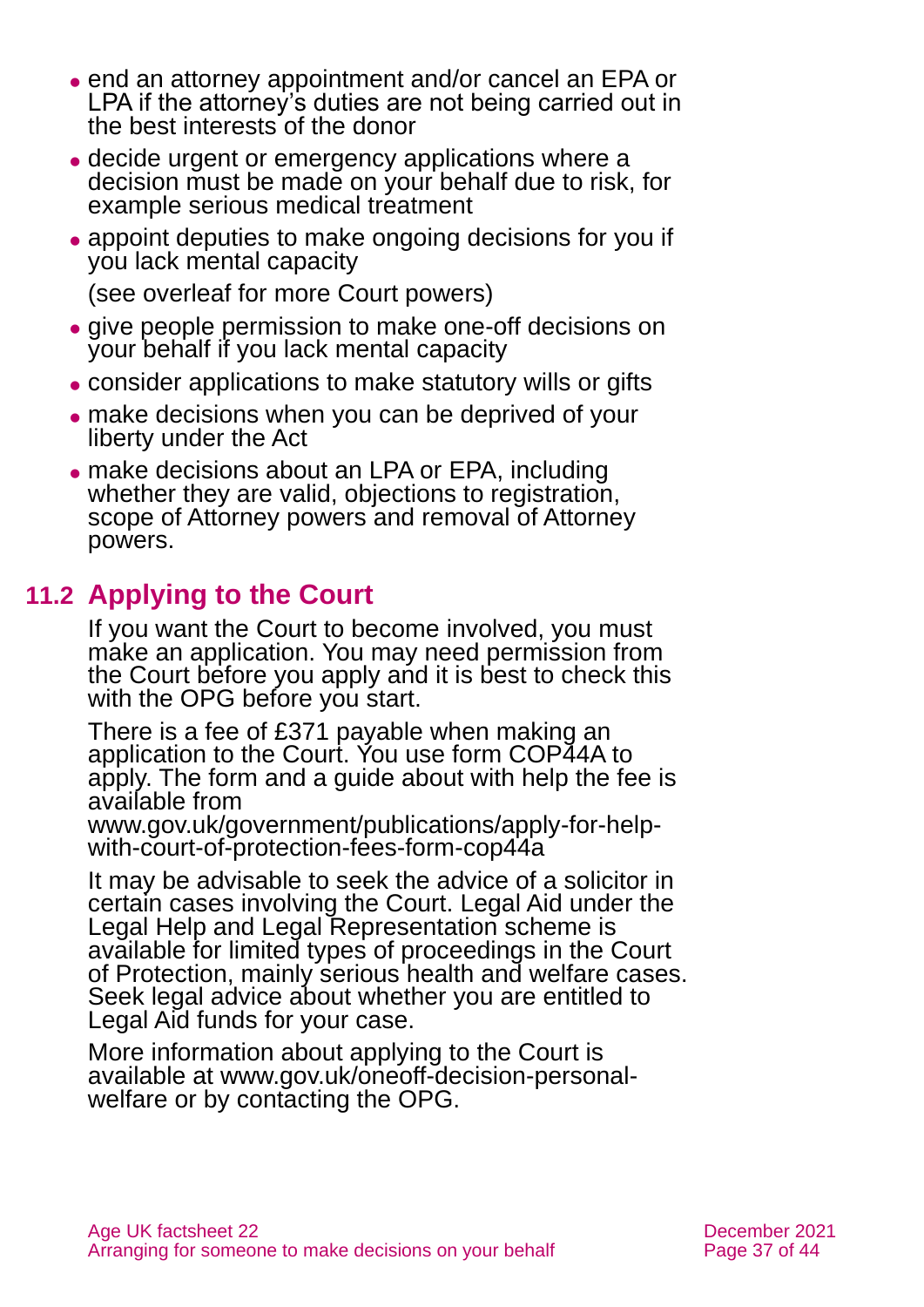# <span id="page-37-0"></span>**12 Monitoring of attorneys and deputies**

#### **Court of Protection Visitors**

Where an LPA or EPA is in place or a deputy has been appointed by the Court of Protection, the OPG can appoint a person to report to them on the actions of the attorney or the deputy. The person appointed is called a Court of Protection Visitor. They can visit the donor, attorney or deputy to gather evidence for their report to the Court.

### <span id="page-37-1"></span>**13 Concerns about an attorney, deputy or appointee**

If you think a deputy or attorney is misusing their powers, for example not acting in the person's best interests, or are acting outside their authority, contact the OPG, who are responsible for investigating concerns.

Contact the DWP if you think an appointee for benefits is misusing their authority.

#### **Abuse and neglect and safeguarding**

If you are concerned that a donor is experiencing, or at risk of, abuse or neglect, contact the local authority safeguarding team for the area where the donor lives.

The local authority has safeguarding duties under the Care Act 2014 towards adults experiencing, or at risk of, abuse or neglect if criteria are met.

Contact the police if you think a crime has been committed.

#### **The criminal offence of ill treatment or wilful neglect**

Section 44 of the Act makes it a criminal offence to illtreat or wilfully neglect a person who lacks mental capacity. For example, this could be in relation to their finances.

This applies to attorneys, Court-appointed deputies and anyone who has the care of a person who lacks mental capacity. The penalty for conviction for the offence is a fine or imprisonment of up to five years, or both.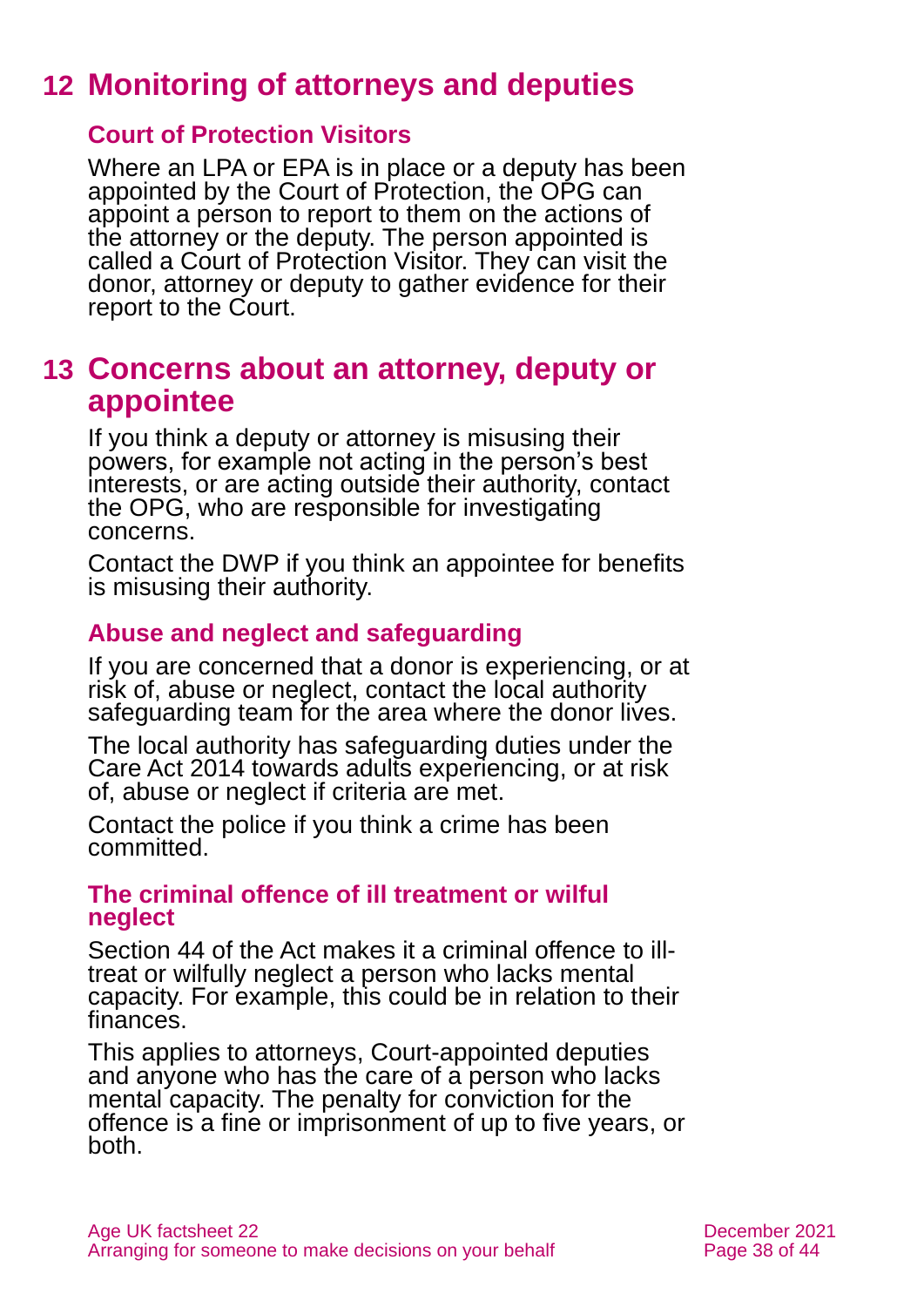For more information, see Age UK factsheet 78, *[Safeguarding older people from abuse and neglect](https://www.ageuk.org.uk/globalassets/age-uk/documents/factsheets/fs78_safeguarding_older_people_from_abuse_fcs.pdf)*. In Wales, see Age Cymru factsheet 78w, *[Safeguarding](https://www.ageuk.org.uk/globalassets/age-cymru/documents/information-guides-and-factsheets/fs78w.pdf)  [older people in Wales from abuse and neglect](https://www.ageuk.org.uk/globalassets/age-cymru/documents/information-guides-and-factsheets/fs78w.pdf)*.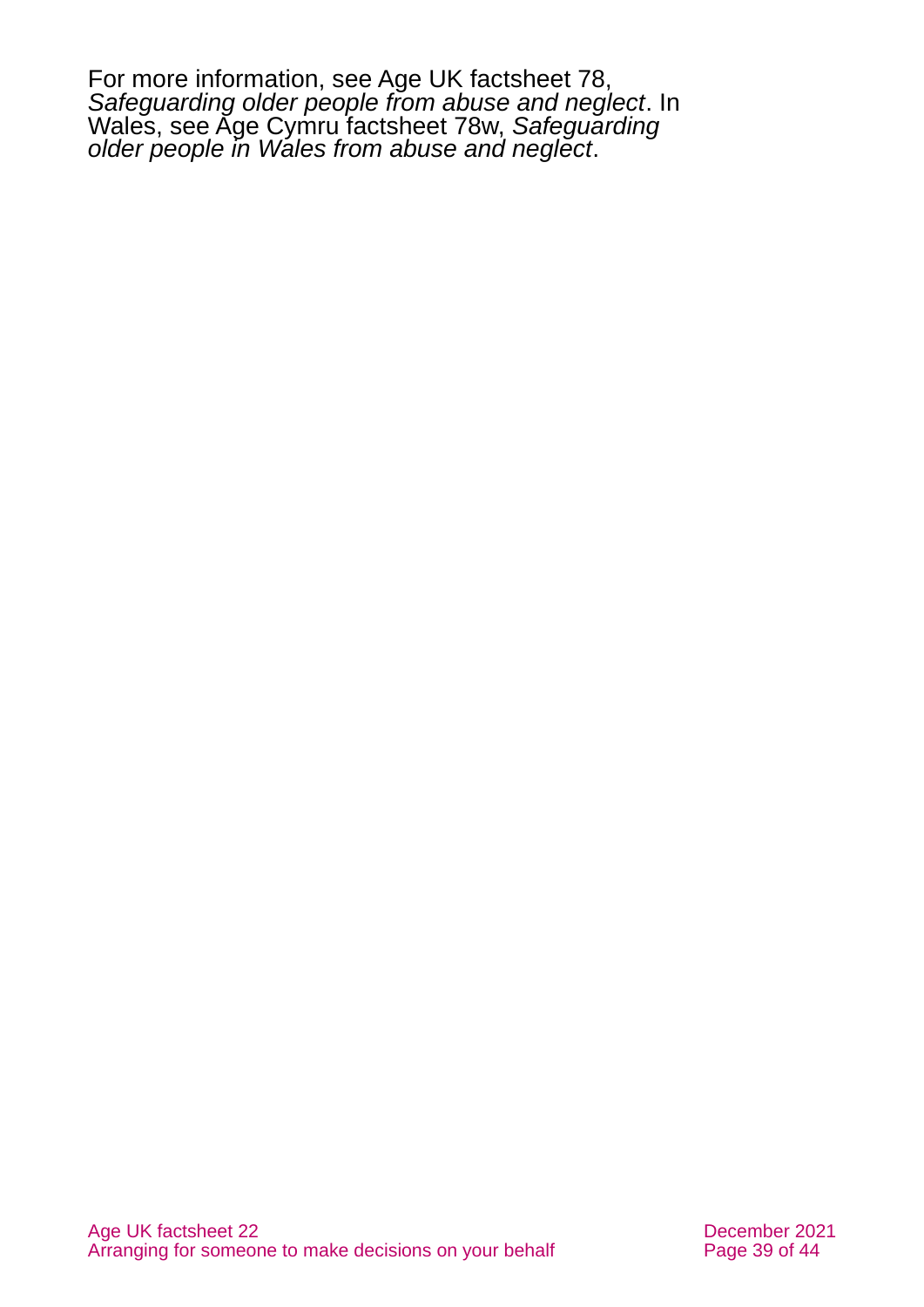# **Useful organisations**

#### <span id="page-39-0"></span>**Alzheimer's Society**

[www.alzheimers.org.uk](http://www.alzheimers.org.uk/) Telephone helpline 0333 150 3456

Campaigns for and provides support to people affected by all types of dementia and their relatives and carers. The helpline provides information, advice and support.

#### **Care Inspectorate Wales (CIW)**

<https://careinspectorate.wales/> Telephone 0300 7900 126

The CIW is responsible for the inspection and regulation of care and social services in Wales.

#### **Care Quality Commission**

[www.cqc.org.uk](http://www.cqc.org.uk/) Telephone 03000 616 161

Independent regulator of adult health and social care services in England, covering NHS, local authorities, private companies or voluntary organisations and people detained under the *Mental Health Act*.

#### **The Court of Protection**

[www.gov.uk/courts-tribunals/court-of-protection](http://www.gov.uk/courts-tribunals/court-of-protection) Telephone 0300 456 4600

Makes decisions and appoints other people to make decisions for people lacking mental capacity.

#### **Healthcare Inspectorate Wales (HIW)**

[http://hiw.org.uk](http://hiw.org.uk/) Telephone 0300 062 8163

The HIW is the independent inspector and regulator of NHS healthcare and independent healthcare organisations in Wales. Also protects the rights of people detained under the *Mental Health Act*.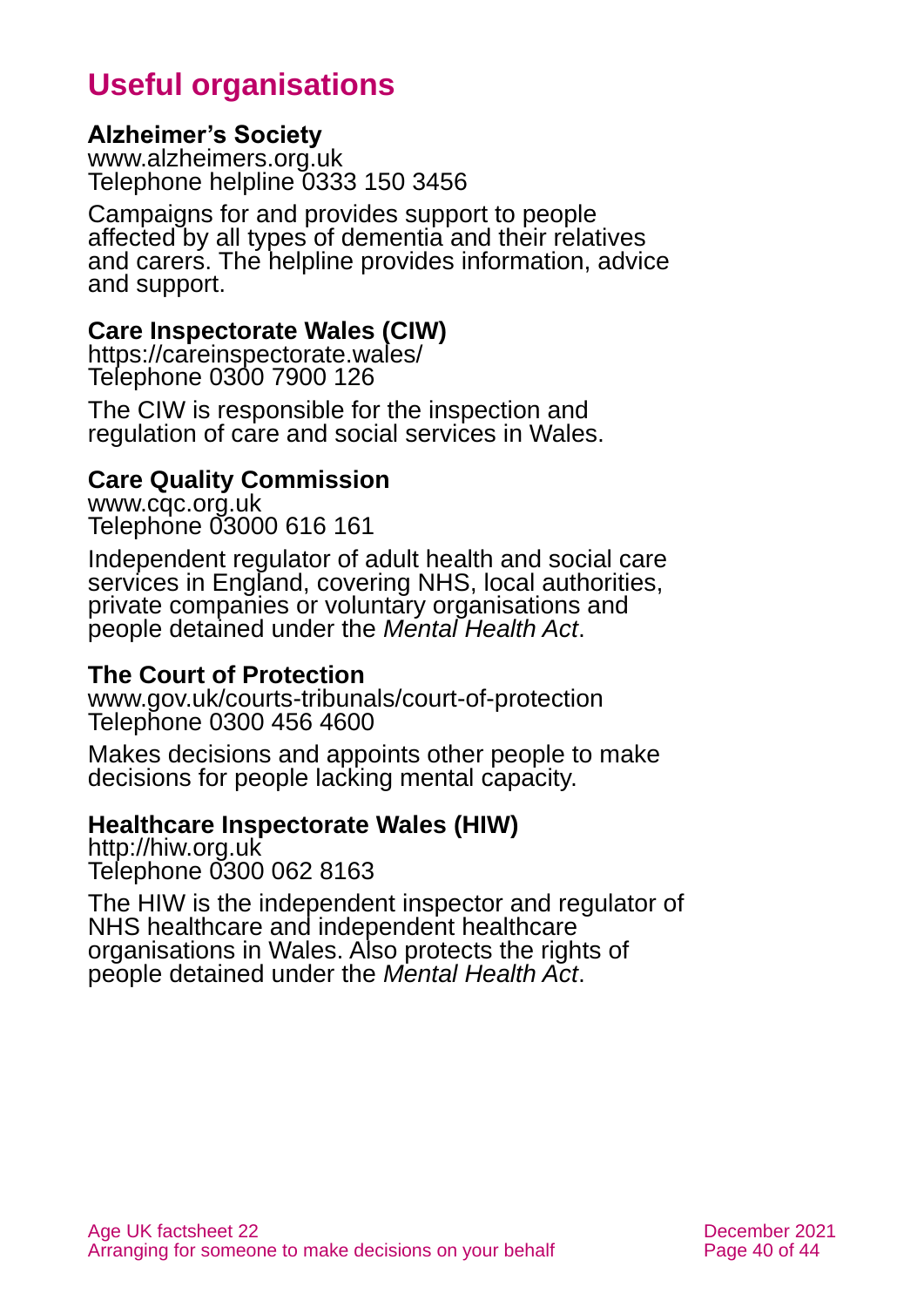#### **Hourglass**

[www.wearehourglass.org](http://www.wearehourglass.org/) Telephone helpline 0808 808 8141 (free phone)

Works to protect and prevent the abuse of vulnerable older adults. Hourglass offer a UK wide helpline, open every weekday from 9am to 5pm. The helpline is confidential and provides information and emotional support in English and Welsh. The helpline line number will not appear on your phone bill.

### **Mind**

[www.mind.org.uk](http://www.mind.org.uk/) Telephone 0300 123 3393

Provides information and advice for people with mental health problems.

#### **Office of the Public Guardian**

[www.gov.uk/government/organisations/office-of-the](http://www.gov.uk/government/organisations/office-of-the-public-guardian)[public-guardian](http://www.gov.uk/government/organisations/office-of-the-public-guardian) Telephone 0300 456 0300

#### **Official Solicitor and Public Trustee Office**

[www.gov.uk/government/organisations/official-solicitor](http://www.gov.uk/government/organisations/official-solicitor-and-public-trustee)[and-public-trustee](http://www.gov.uk/government/organisations/official-solicitor-and-public-trustee)

Represents adults lacking mental capacity in court.

#### **Solicitors for the Elderly**

[www.solicitorsfortheelderly.com](http://www.solicitorsfortheelderly.com/) Telephone 0844 567 6173

An independent organisation of lawyers who provide specialist legal advice for older people, their families and carers.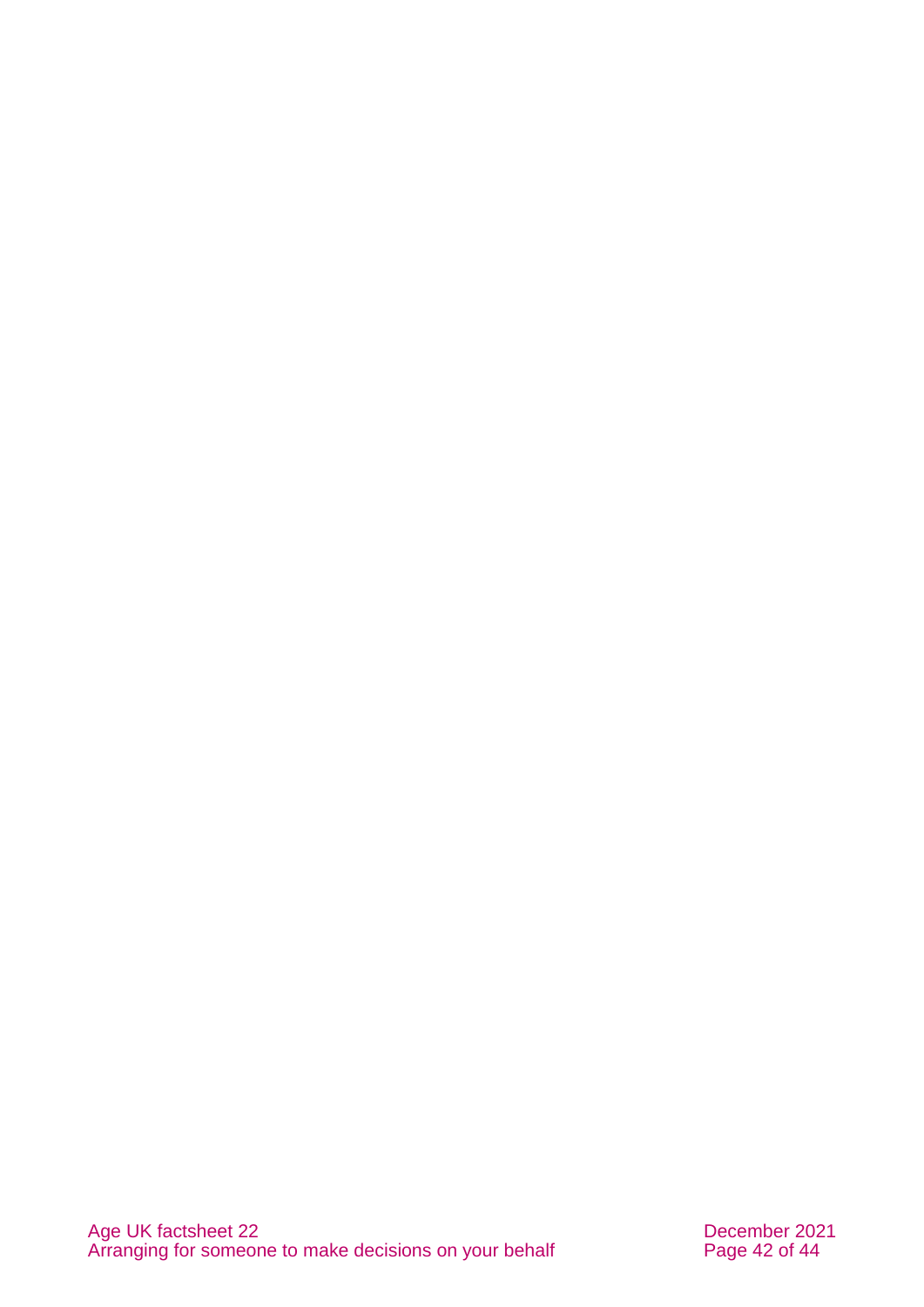# **Age UK**

Age UK provides advice and information for people in later life through our Age UK Advice line, publications and online. Call Age UK Advice to find out whether there is a local Age UK near you, and to order free copies of our information guides and factsheets.

#### <span id="page-42-1"></span>**Age UK Advice**

[www.ageuk.org.uk](http://www.ageuk.org.uk/) 0800 169 65 65 Lines are open seven days a week from 8.00am to 7.00pm

#### **In Wales contact**

**Age Cymru Advice**

[www.agecymru.org.uk](http://www.agecymru.org.uk/) 0300 303 4498

#### <span id="page-42-0"></span>**In Northern Ireland contact**

**Age NI** [www.ageni.org](http://www.ageni.org/) 0808 808 7575

#### **In Scotland contact**

<span id="page-42-2"></span>**Age Scotland** [www.agescotland.org.uk](http://www.agescotland.org.uk/) 0800 124 4222

# **Support our work**

We rely on donations from our supporters to provide our guides and factsheets for free. If you would like to help us continue to provide vital services, support, information and advice, please make a donation today by visiting [www.ageuk.org.uk/donate](http://www.ageuk.org.uk/donate) or by calling 0800 169 87 87.